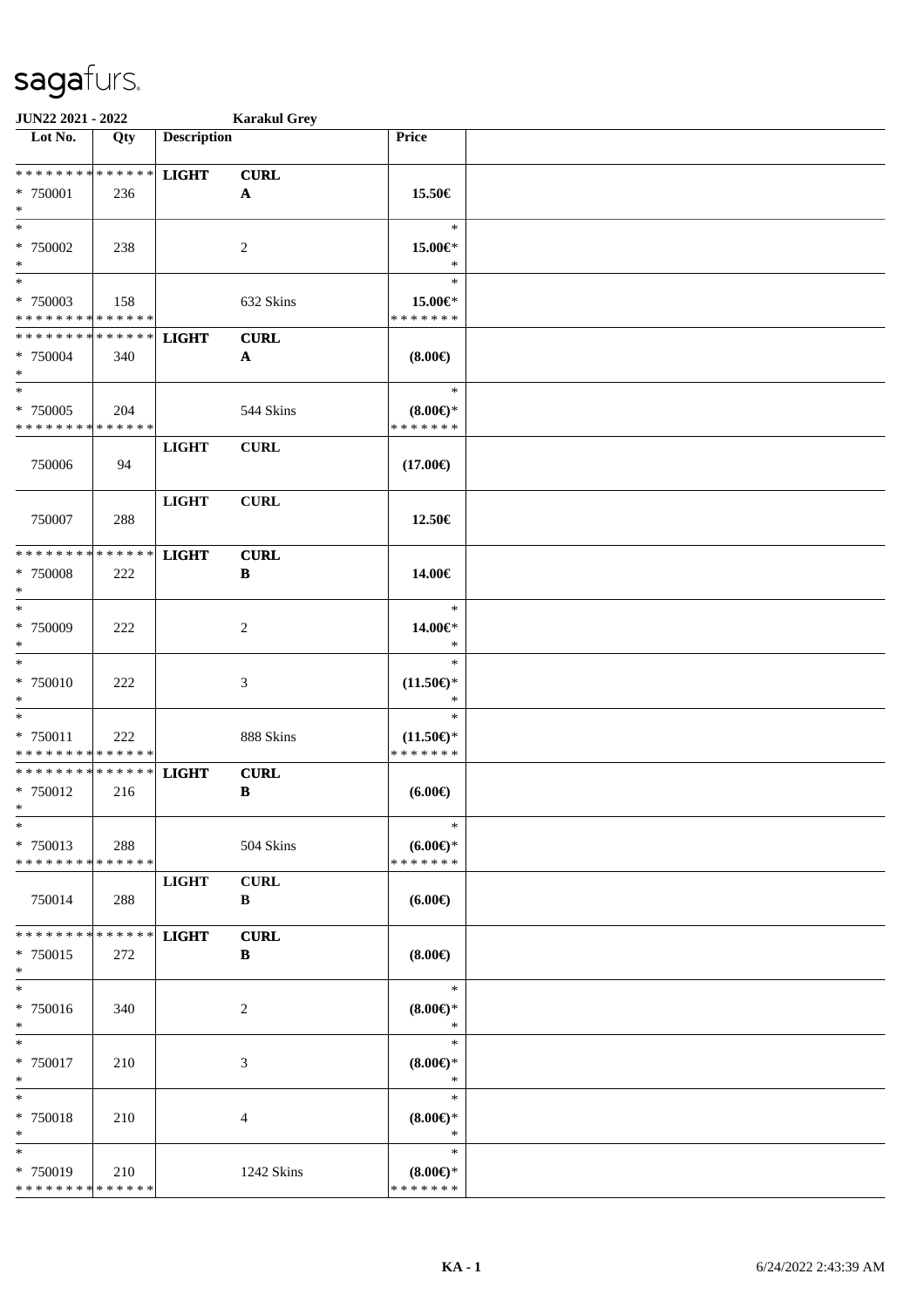| <b>JUN22 2021 - 2022</b>                           |                    | <b>Karakul Grey</b>                     |                                     |                                                |  |
|----------------------------------------------------|--------------------|-----------------------------------------|-------------------------------------|------------------------------------------------|--|
| Lot No.                                            | Qty                | <b>Description</b>                      |                                     | Price                                          |  |
| 750021                                             | 210                | <b>LIGHT</b>                            | <b>CHAQMQI</b><br>$\mathbf{A}$      | $(17.50\epsilon)$                              |  |
| * * * * * * * *<br>* 750022<br>$\ast$              | * * * * * *<br>288 | <b>LIGHT</b>                            | <b>CHAQMQI</b><br>A                 | 12.50€                                         |  |
| $*$<br>* 750023<br>$*$                             | 216                |                                         | $\overline{c}$                      | $\ast$<br>12.50€*<br>$\ast$                    |  |
| $*$<br>$* 750024$<br>$*$                           | 216                |                                         | 3                                   | $\ast$<br>12.50€*<br>$\ast$                    |  |
| $\overline{\ast}$<br>* 750025<br>$*$               | 216                |                                         | $\overline{4}$                      | $\ast$<br>12.50€*<br>$\ast$                    |  |
| $*$<br>$* 750026$<br>* * * * * * * * * * * * * *   | 216                |                                         | 1152 Skins                          | $\ast$<br>12.50€*<br>* * * * * * *             |  |
| * * * * * * * * * * * * * * *<br>$* 750027$<br>$*$ | 216                | <b>LIGHT</b>                            | <b>CHAQMQI</b><br>B                 | $(9.50\epsilon)$                               |  |
| $*$<br>* 750028<br>* * * * * * * * * * * * * *     | 216                |                                         | 432 Skins                           | $\ast$<br>$(9.50 \in )^*$<br>* * * * * * *     |  |
| * * * * * * * * * * * * * * *<br>* 750029<br>$*$   | 280                | <b>LIGHT</b>                            | <b>CHAQMQI</b><br>B                 | $(12.00\epsilon)$                              |  |
| $*$<br>* 750030<br>$*$                             | 210                |                                         | 2                                   | $\ast$<br>$(12.00\epsilon)$ *<br>$\ast$        |  |
| $*$<br>* 750031<br>$\ast$                          | 210                |                                         | 3                                   | $\ast$<br>$(12.00\epsilon)$ *<br>$\ast$        |  |
| $*$<br>* 750032<br>$*$                             | 210                |                                         | 4                                   | $\ast$<br>$(12.00\epsilon)$ *<br>$\ast$        |  |
| $\ast$<br>* 750033<br>* * * * * * * *              | 210<br>* * * * * * |                                         | 1120 Skins                          | $\ast$<br>$(12.00\epsilon)$ *<br>* * * * * * * |  |
| 750034                                             | 234                | <b>LIGHT</b>                            | <b>CHAQMQI FLAT</b><br>$\mathbf{A}$ | $(13.00\epsilon)$                              |  |
| 750035                                             | 240                | <b>LIGHT</b>                            | <b>CHAQMQI FLAT</b><br>B            | $(13.00\epsilon)$                              |  |
| 750036                                             | 94                 | <b>LIGHT</b><br>$\mathbf{I}/\mathbf{B}$ | <b>CHAQMQI FLAT</b>                 | $(2.00\epsilon)$                               |  |
| 750037                                             | $80\,$             | LIGHT                                   | CH KGUL FLAT                        | $(5.00\epsilon)$                               |  |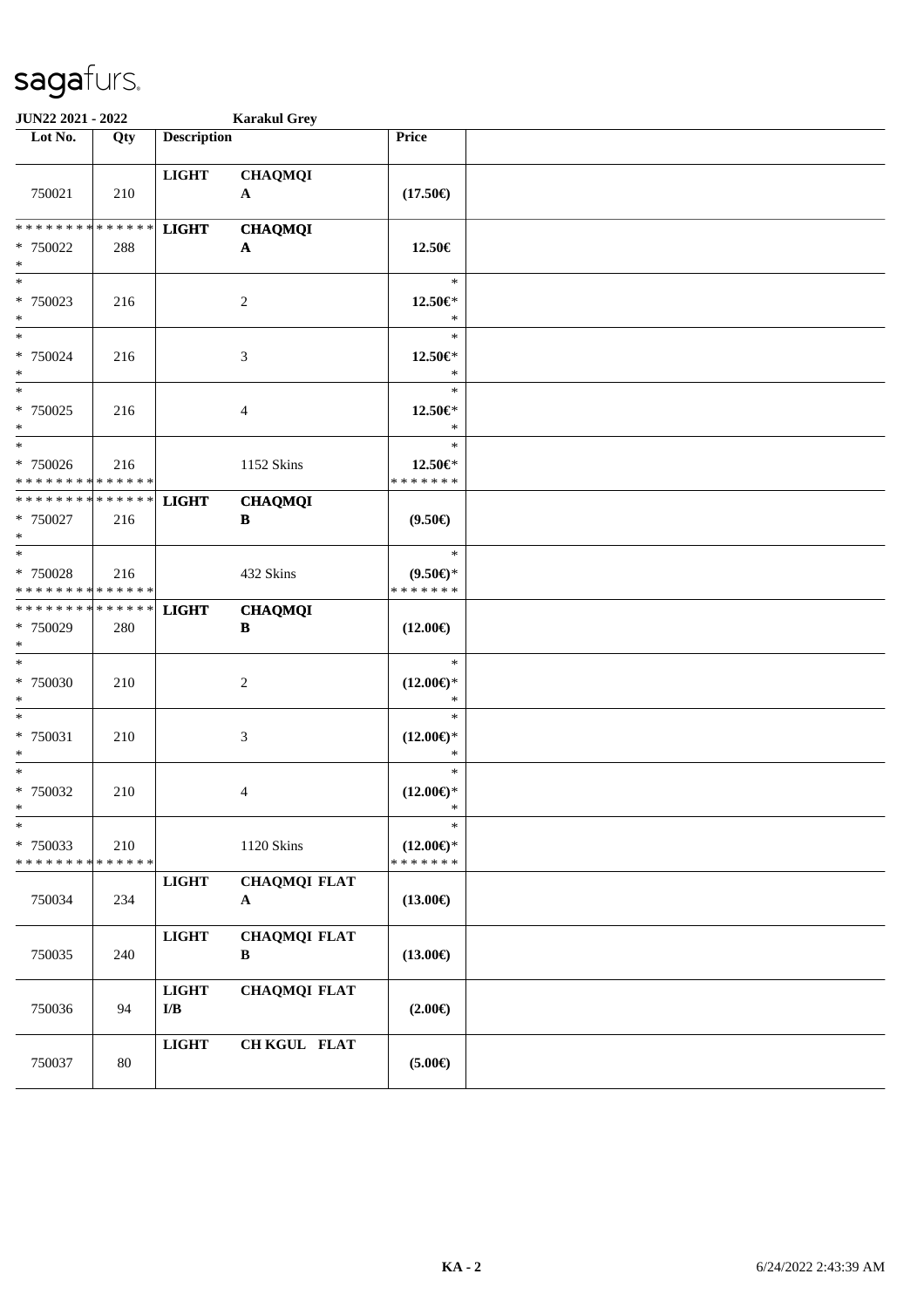| JUN22 2021 - 2022                                             |     |                    | <b>Karakul Grey</b>                         |                                                  |  |
|---------------------------------------------------------------|-----|--------------------|---------------------------------------------|--------------------------------------------------|--|
| Lot No.                                                       | Qty | <b>Description</b> |                                             | Price                                            |  |
| ******** <mark>******</mark><br>* 750041<br>$\ast$            | 234 | <b>LIGHT</b>       | <b>CH KGUL</b><br>$\mathbf{A}$              | $(11.00\epsilon)$                                |  |
| $*$<br>* 750042<br>$\ast$                                     | 156 |                    | $\overline{c}$                              | $\ast$<br>$(11.00\epsilon)$ *                    |  |
| $\ast$<br>* 750043<br>* * * * * * * * * * * * * *             | 156 |                    | 546 Skins                                   | $\ast$<br>$(11.00\epsilon)$ *<br>* * * * * * *   |  |
| * * * * * * * * * * * * * *<br>* 750044<br>$\ast$             | 222 | <b>LIGHT</b>       | <b>CH KGUL</b><br>$\mathbf{A}$              | $(8.50\epsilon)$                                 |  |
| $\ast$<br>* 750045<br>* * * * * * * * * * * * * *             | 296 |                    | 518 Skins                                   | $\ast$<br>$(8.50 \in )^*$<br>* * * * * * *       |  |
| 750046                                                        | 304 | <b>LIGHT</b>       | <b>CH KGUL</b>                              | $(9.50\epsilon)$                                 |  |
| * * * * * * * * * * * * * *<br>* 750047<br>$\ast$             | 234 | <b>LIGHT</b>       | <b>CH KGUL</b><br>B                         | $(11.00\epsilon)$                                |  |
| $*$<br>* 750048<br>$\ast$                                     | 230 |                    | 2                                           | $\ast$<br>$(11.00\epsilon)$ *<br>∗               |  |
| $\ast$<br>* 750049<br>* * * * * * * * * * * * * *             | 156 |                    | 620 Skins                                   | $\ast$<br>$(11.00\mathbb{E})^*$<br>* * * * * * * |  |
| * * * * * * * * * * * * * *<br>$* 750050$<br>$*$              | 210 | <b>LIGHT</b>       | <b>KALANGL</b><br>$\boldsymbol{\mathsf{A}}$ | $(5.00\epsilon)$                                 |  |
| $\ast$<br>* 750051<br>* * * * * * * * * * * * * *             | 280 |                    | 490 Skins                                   | $\ast$<br>$(5.00 \in )^*$<br>* * * * * * *       |  |
| * * * * * * * * <mark>* * * * * * *</mark><br>* 750052<br>$*$ | 192 | <b>LIGHT</b>       | <b>KALANGL</b><br>$\mathbf A$               | $(7.00\epsilon)$                                 |  |
| $\ast$<br>* 750053<br>* * * * * * * * * * * * * *             | 256 |                    | 448 Skins                                   | $\ast$<br>$(7.00\epsilon)$ *<br>* * * * * * *    |  |
| 750054                                                        | 360 | <b>LIGHT</b>       | <b>KALANGL</b>                              | $(8.50\epsilon)$                                 |  |
| 750055                                                        | 272 | <b>LIGHT</b>       | <b>KALANGL</b>                              | $(7.50\epsilon)$                                 |  |
| 750056                                                        | 232 | <b>LIGHT</b>       | <b>KALANGL</b>                              | $(7.00\epsilon)$                                 |  |
| * * * * * * * * * * * * * * *<br>* 750057<br>$*$              | 204 | <b>LIGHT</b>       | <b>KALANGL</b><br>B                         | $(7.00\epsilon)$                                 |  |
| $\ast$<br>* 750058<br>$*$                                     | 204 |                    | 2                                           | $\ast$<br>$(7.00\epsilon)$ *<br>$\ast$           |  |
| $\ast$<br>* 750059<br>$\ast$                                  | 140 |                    | 3                                           | $\ast$<br>$(7.00\epsilon)$ *<br>$\ast$           |  |
| $*$<br>* 750060<br>* * * * * * * * * * * * * *                | 140 |                    | 688 Skins                                   | $\ast$<br>$(7.00\epsilon)$ *<br>* * * * * * *    |  |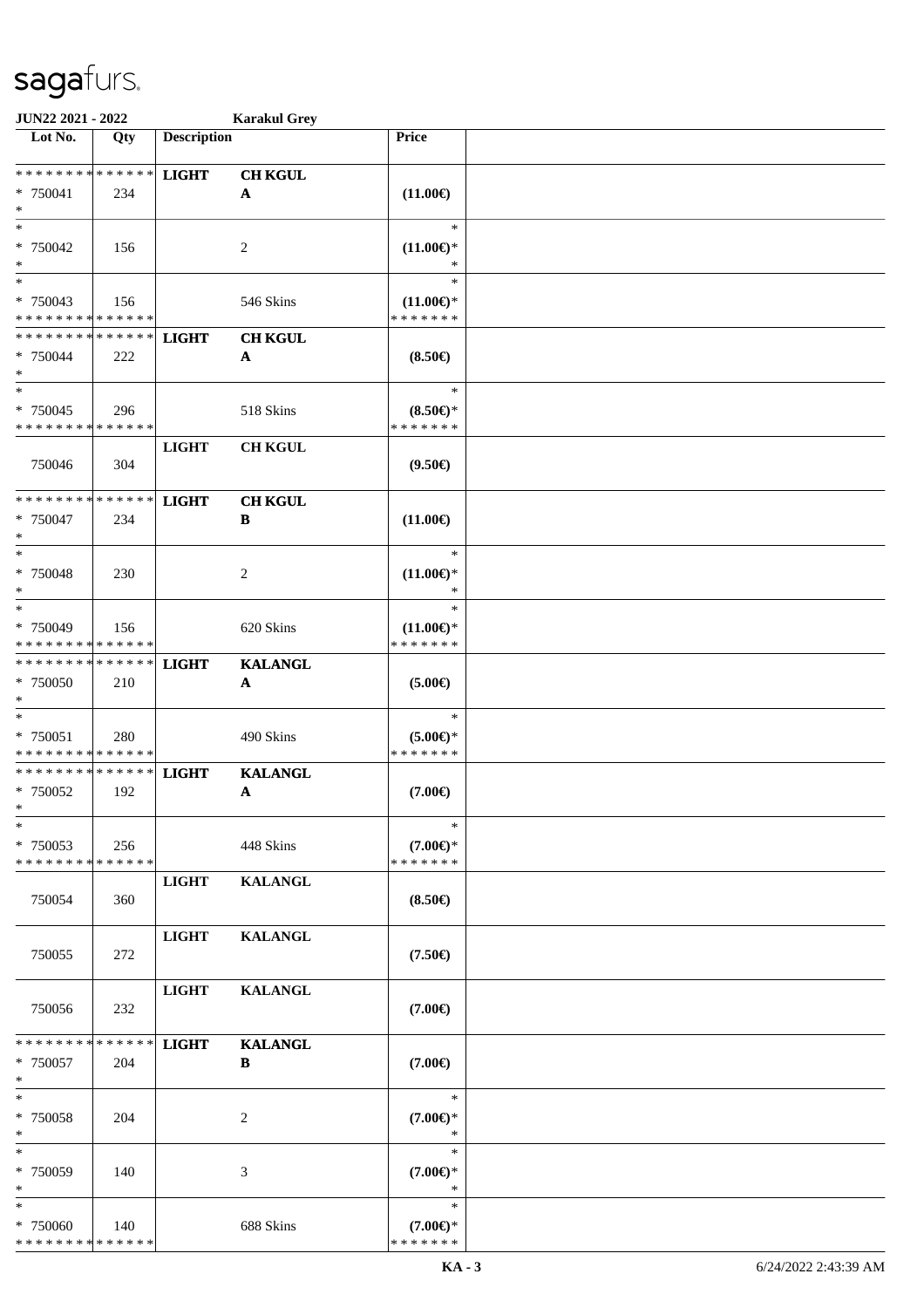| JUN22 2021 - 2022                                                |     |                    | <b>Karakul Grey</b>         |              |                                               |  |
|------------------------------------------------------------------|-----|--------------------|-----------------------------|--------------|-----------------------------------------------|--|
| Lot No.                                                          | Qty | <b>Description</b> |                             |              | Price                                         |  |
| 750061                                                           | 96  | <b>LIGHT</b>       | <b>MEDCURL</b>              |              | $(2.00\epsilon)$                              |  |
| 750062                                                           | 136 | <b>LIGHT</b>       | <b>PEEK</b>                 |              | $(4.00\epsilon)$                              |  |
| 750063                                                           | 62  | <b>LIGHT</b>       | <b>PEEK</b>                 |              | $(4.00\epsilon)$                              |  |
| 750064                                                           | 162 | <b>LIGHT</b>       | <b>PEEK</b>                 |              | $(5.00\epsilon)$                              |  |
| 750065                                                           | 148 | <b>LIGHT</b>       | <b>PEEK</b>                 |              | $(5.00\epsilon)$                              |  |
| 750066                                                           | 264 | <b>LIGHT</b>       | <b>PEEK</b><br>$\mathbf A$  | <b>CHAQM</b> | (9.00)                                        |  |
| 750067                                                           | 242 | <b>LIGHT</b>       | <b>PEEK</b><br>$\mathbf A$  | <b>CHAQM</b> | $(7.00\epsilon)$                              |  |
| 750068                                                           | 204 | <b>LIGHT</b>       | <b>PEEK</b>                 | <b>CHAQM</b> | $(5.50\epsilon)$                              |  |
| 750069                                                           | 152 | <b>LIGHT</b>       | <b>PEEK</b>                 | <b>CHAQM</b> | $(4.50\epsilon)$                              |  |
| 750070                                                           | 228 | <b>LIGHT</b>       | <b>PEEK</b>                 | <b>CHAQM</b> | $(4.50\epsilon)$                              |  |
| * * * * * * * * <mark>* * * * * * *</mark><br>* 750071<br>$\ast$ | 288 | <b>LIGHT</b>       | <b>PEEK</b>                 | <b>CHAQM</b> | (8.00)                                        |  |
| $\overline{\ast}$<br>$* 750072$<br>* * * * * * * * * * * * * *   | 288 |                    | 576 Skins                   |              | $\ast$<br>$(8.00\epsilon)$ *<br>* * * * * * * |  |
| 750073                                                           | 280 | <b>LIGHT</b>       | <b>PEEK</b><br>$\, {\bf B}$ | <b>CHAQM</b> | $(7.50\epsilon)$                              |  |
| 750074                                                           | 164 | $_{\rm LIGHT}$     | <b>PEEK</b>                 | <b>CHFLT</b> | $(7.00\epsilon)$                              |  |
| 750075                                                           | 138 | <b>LIGHT</b>       | <b>PEEK</b>                 | <b>CHKGL</b> | $(6.00\epsilon)$                              |  |
| 750076                                                           | 340 | $_{\rm LIGHT}$     | <b>PEEK</b>                 | <b>CHKGL</b> | $(5.50\epsilon)$                              |  |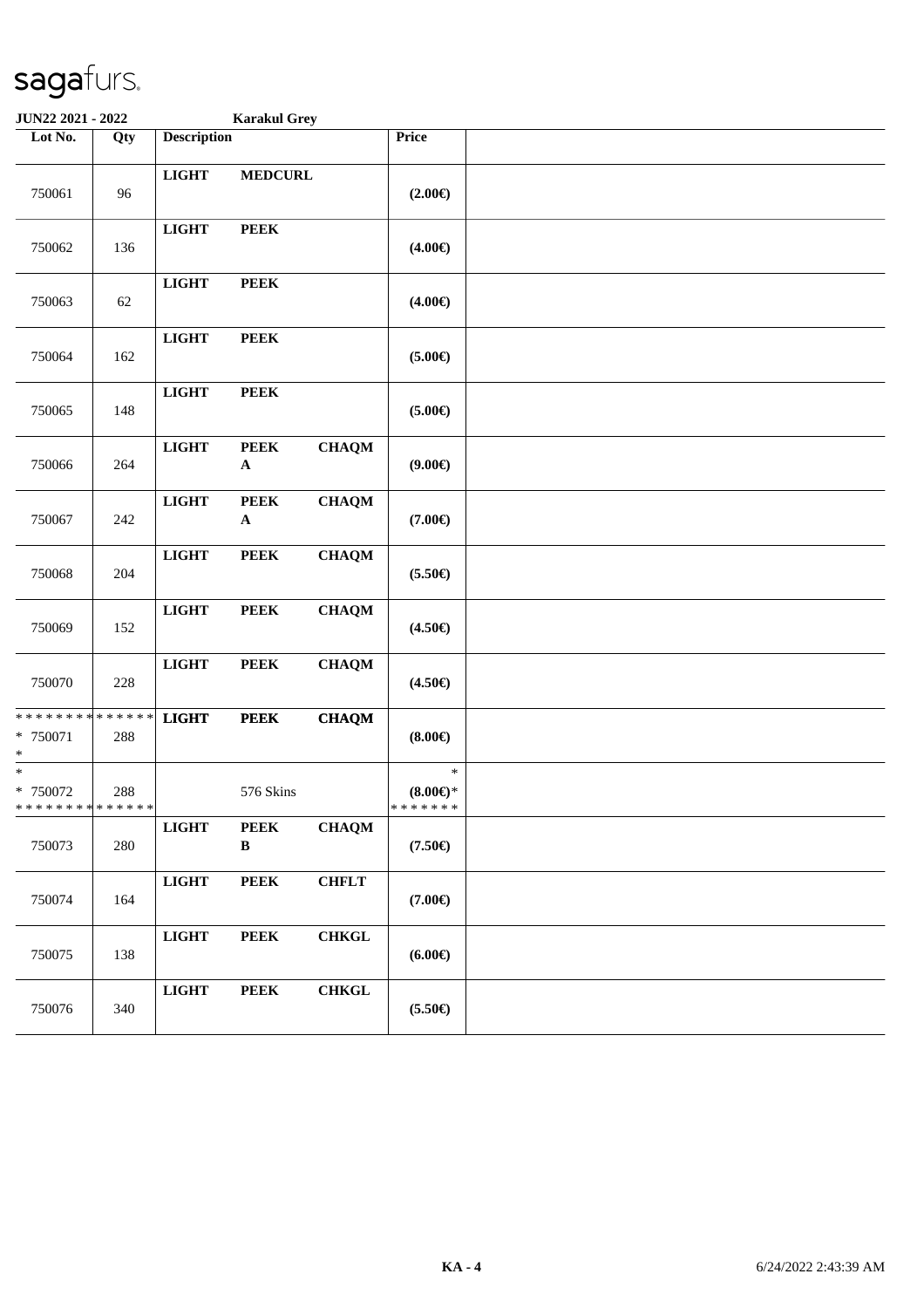| JUN22 2021 - 2022           |             |                         | <b>Karakul Grey</b>       |                          |  |
|-----------------------------|-------------|-------------------------|---------------------------|--------------------------|--|
| Lot No.                     | Qty         | <b>Description</b>      |                           | Price                    |  |
| * * * * * * * * * * * * * * |             | <b>SKY</b>              | <b>CURL</b>               |                          |  |
| * 750081                    | 280         |                         | $\boldsymbol{\mathsf{A}}$ | $(10.50\epsilon)$        |  |
| $\ast$                      |             |                         |                           |                          |  |
| $\ast$                      |             |                         |                           | $\ast$                   |  |
| * 750082                    | 350         |                         | 630 Skins                 | $(10.50\epsilon)$ *      |  |
| * * * * * * * * * * * * * * |             |                         |                           | * * * * * * *            |  |
| * * * * * * * * * * * * * * |             | <b>SKY</b>              | <b>CURL</b>               |                          |  |
| * 750083                    | 194         |                         | $\mathbf{A}$              | $(10.50\epsilon)$        |  |
| $\ast$                      |             |                         |                           |                          |  |
| $\ast$                      |             |                         |                           | $\ast$                   |  |
| * 750084                    | 198         |                         | 392 Skins                 | $(10.50\epsilon)$ *      |  |
| * * * * * * * * * * * * * * |             |                         |                           | * * * * * * *            |  |
|                             |             | <b>SKY</b>              | <b>CURL</b>               |                          |  |
| 750085                      | 304         |                         | $\mathbf{A}$              | $(7.50\epsilon)$         |  |
|                             |             |                         |                           |                          |  |
|                             |             | ${\bf S}{\bf K}{\bf Y}$ | <b>CURL</b>               |                          |  |
| 750086                      | 60          |                         |                           | $(16.00\epsilon)$        |  |
| * * * * * * * * * * * * * * |             | <b>SKY</b>              | <b>CURL</b>               |                          |  |
| * 750087                    | 288         |                         | $\, {\bf B}$              | $(10.00\epsilon)$        |  |
| $\ast$                      |             |                         |                           |                          |  |
| $\ast$                      |             |                         |                           | $\ast$                   |  |
| * 750088                    | 280         |                         | 568 Skins                 | $(10.00\epsilon)$ *      |  |
| * * * * * * * * * * * * * * |             |                         |                           | * * * * * * *            |  |
|                             |             | <b>SKY</b>              | <b>CURL</b>               |                          |  |
| 750089                      | 264         |                         | $\, {\bf B}$              | $(7.00\epsilon)$         |  |
|                             |             |                         |                           |                          |  |
| * * * * * * * * * * * * * * |             | <b>SKY</b>              | <b>CHAQMQI</b>            |                          |  |
| * 750090                    | 272         |                         | $\boldsymbol{\mathsf{A}}$ | $(12.00\epsilon)$        |  |
| $\ast$<br>$\ast$            |             |                         |                           | $\ast$                   |  |
|                             |             |                         |                           |                          |  |
| $* 750091$<br>$\ast$        | 340         |                         | $\sqrt{2}$                | $(12.00\epsilon)$ *<br>* |  |
| $\ast$                      |             |                         |                           | $\ast$                   |  |
| $* 750092$                  | 204         |                         | 3                         | $(12.00\epsilon)$ *      |  |
| $*$                         |             |                         |                           | $\ast$                   |  |
| $*$                         |             |                         |                           | $\ast$                   |  |
| * 750093                    | 204         |                         | $\overline{4}$            | $(12.00\epsilon)$ *      |  |
| $\ast$                      |             |                         |                           | $\ast$                   |  |
| $\ast$                      |             |                         |                           | $\ast$                   |  |
| * 750094                    | 204         |                         | 1224 Skins                | $(12.00\epsilon)$ *      |  |
| * * * * * * * * * * * * * * |             |                         |                           | * * * * * * *            |  |
| * * * * * * * *             | * * * * * * | <b>SKY</b>              | <b>CHAQMQI</b>            |                          |  |
| * 750095                    | 294         |                         | $\mathbf{A}$              | $(11.00\epsilon)$        |  |
| $\ast$                      |             |                         |                           |                          |  |
| $\ast$                      |             |                         |                           | $\ast$                   |  |
| * 750096                    | 292         |                         | 2                         | $(11.00\epsilon)$ *      |  |
| $\ast$<br>$\ast$            |             |                         |                           | $\ast$<br>$\ast$         |  |
| * 750097                    | 218         |                         | 804 Skins                 | $(11.00\epsilon)$ *      |  |
| * * * * * * * * * * * * * * |             |                         |                           | * * * * * * *            |  |
|                             |             |                         |                           |                          |  |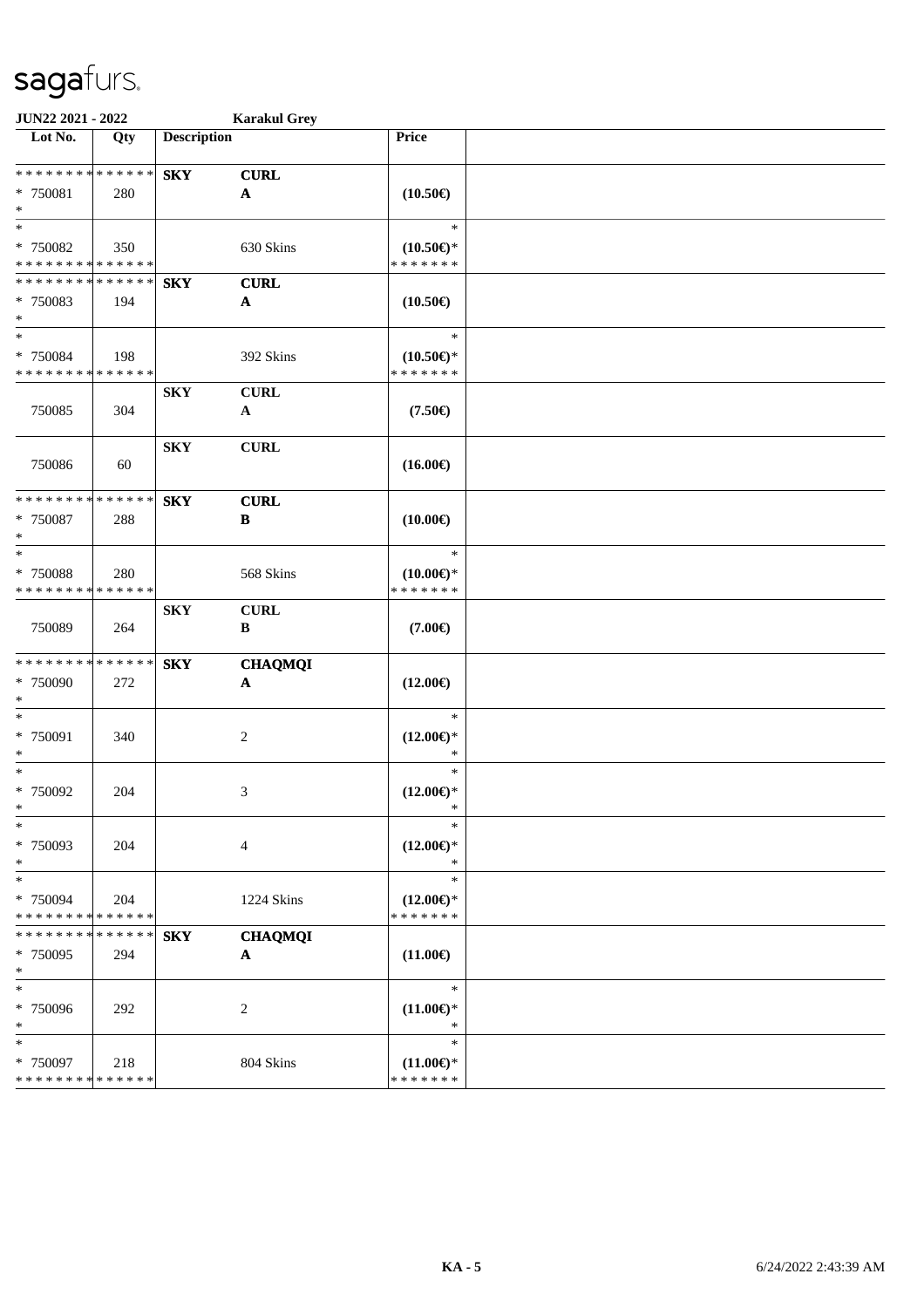| JUN22 2021 - 2022                                 |     | <b>Karakul Grey</b>                                |                                |                                                |  |
|---------------------------------------------------|-----|----------------------------------------------------|--------------------------------|------------------------------------------------|--|
| Lot No.                                           | Qty | <b>Description</b>                                 |                                | Price                                          |  |
| * * * * * * * * * * * * * *<br>* 750101<br>$\ast$ | 154 | <b>SKY</b>                                         | <b>CHAQMQI</b>                 | $(10.00\epsilon)$                              |  |
| $*$<br>* 750102<br>$\ast$                         | 154 |                                                    | $\overline{c}$                 | $\ast$<br>$(10.00\epsilon)$ *<br>$\ast$        |  |
| $*$<br>* 750103<br>$\ast$                         | 154 |                                                    | 3                              | $\ast$<br>$(10.00\epsilon)$ *<br>$\ast$        |  |
| $\ast$<br>* 750104<br>* * * * * * * * * * * * * * | 154 |                                                    | 616 Skins                      | $\ast$<br>$(10.00\epsilon)$ *<br>* * * * * * * |  |
| 750105                                            | 192 | ${\bf S}{\bf K}{\bf Y}$                            | <b>CHAQMQI</b><br>$\, {\bf B}$ | $(14.00\epsilon)$                              |  |
| * * * * * * * * * * * * * *<br>* 750106<br>$\ast$ | 296 | <b>SKY</b>                                         | <b>CHAQMQI</b><br>B            | $(10.00\epsilon)$                              |  |
| $\ast$<br>$* 750107$<br>$\ast$                    | 368 |                                                    | $\boldsymbol{2}$               | $\ast$<br>$(10.00\epsilon)$ *<br>$\ast$        |  |
| $\ast$<br>* 750108<br>$\ast$                      | 220 |                                                    | 3                              | $\ast$<br>$(10.00\epsilon)$ *<br>$\ast$        |  |
| $*$<br>* 750109<br>$\ast$                         | 220 |                                                    | 4                              | $\ast$<br>$(10.00\epsilon)$ *<br>$\ast$        |  |
| $\ast$<br>* 750110<br>* * * * * * * * * * * * * * | 220 |                                                    | 1324 Skins                     | $\ast$<br>$(10.00\epsilon)$ *<br>* * * * * * * |  |
| 750111                                            | 180 | ${\bf S}{\bf K}{\bf Y}$<br>$\mathbf{I}/\mathbf{B}$ | <b>CHAQMQI</b>                 | $(2.00\epsilon)$                               |  |
| 750112                                            | 160 | ${\bf S}{\bf K}{\bf Y}$                            | <b>CHAQMQI FLAT</b>            | $(12.00\epsilon)$                              |  |
| 750113                                            | 84  | <b>SKY</b>                                         | CH KGUL FLAT                   | (9.00)                                         |  |
| 750114                                            | 168 | <b>SKY</b>                                         | CH KGUL FLAT                   | $(7.00\epsilon)$                               |  |
| 750115                                            | 140 | <b>SKY</b>                                         | CH KGUL FLAT                   | $(8.00\epsilon)$                               |  |
| 750116                                            | 148 | ${\bf S}{\bf K}{\bf Y}$                            | CH KGUL FLAT                   | (6.00)                                         |  |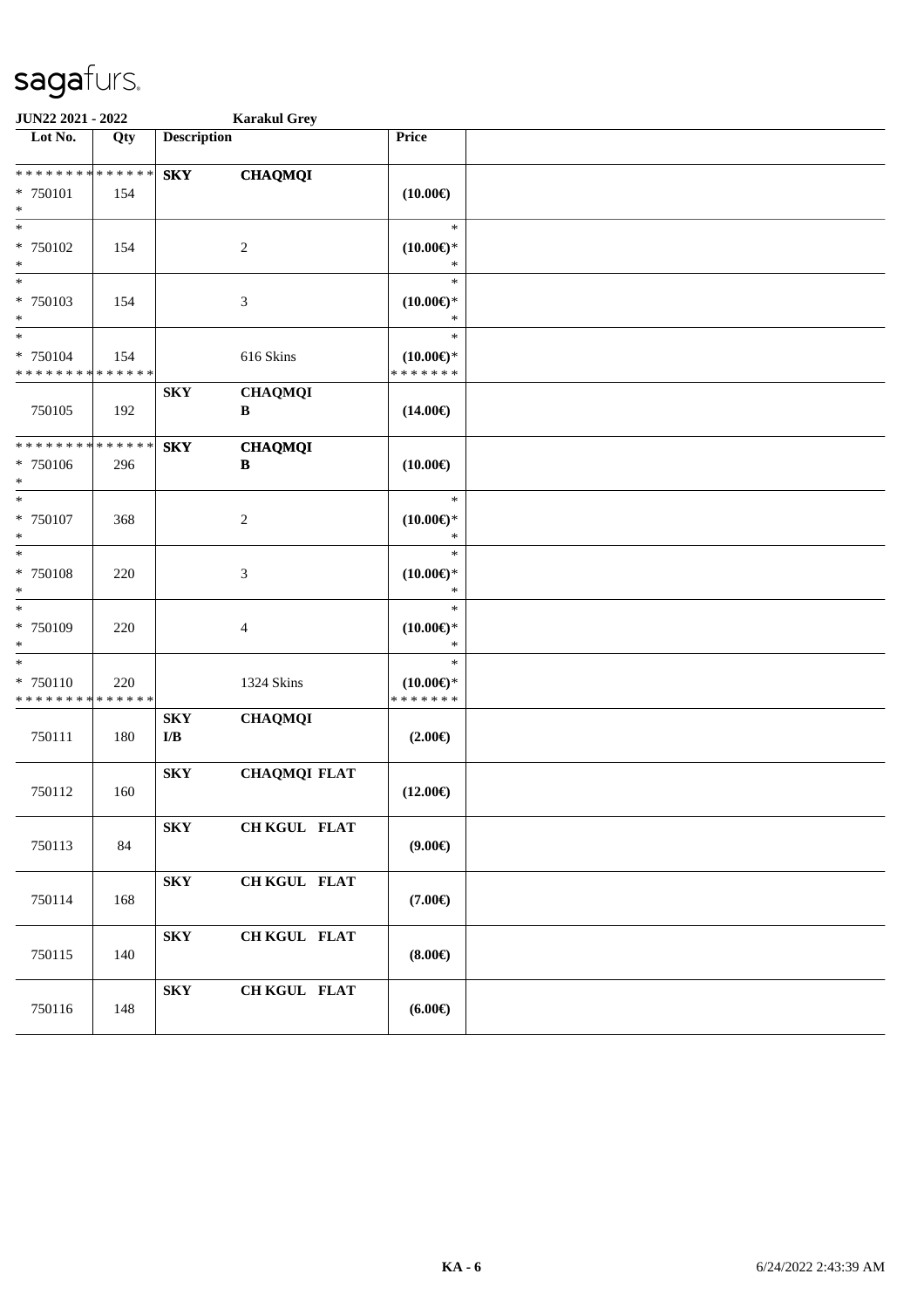| JUN22 2021 - 2022                                     |     |                    | <b>Karakul Grey</b>            |              |                                               |  |
|-------------------------------------------------------|-----|--------------------|--------------------------------|--------------|-----------------------------------------------|--|
| Lot No.                                               | Qty | <b>Description</b> |                                |              | Price                                         |  |
| 750121                                                | 280 | <b>SKY</b>         | <b>CH KGUL</b>                 |              | $(10.00\epsilon)$                             |  |
| * * * * * * * * * * * * * *<br>* 750122<br>$\ast$     | 252 | <b>SKY</b>         | <b>CH KGUL</b>                 |              | $(7.50\epsilon)$                              |  |
| $*$<br>* 750123<br>* * * * * * * * * * * * * *        | 168 |                    | 420 Skins                      |              | $\ast$<br>$(7.50\epsilon)$ *<br>* * * * * * * |  |
| * * * * * * * * * * * * * *<br>* 750124<br>$*$<br>$*$ | 336 | <b>SKY</b>         | <b>CH KGUL</b>                 |              | $6.50 \in$<br>$\ast$                          |  |
| * 750125<br>* * * * * * * * * * * * * *               | 168 |                    | 504 Skins                      |              | $6.50 \in$<br>* * * * * * *                   |  |
| * * * * * * * * * * * * * *<br>* 750126<br>$\ast$     | 222 | <b>SKY</b>         | <b>CH KGUL</b>                 |              | $6.00 \in$                                    |  |
| $*$<br>* 750127<br>* * * * * * * * * * * * * *        | 148 |                    | 370 Skins                      |              | $\ast$<br>$6.00 \in$<br>* * * * * * *         |  |
| 750128                                                | 180 | <b>SKY</b>         | <b>CH KGUL</b>                 |              | $6.00 \in$                                    |  |
| * * * * * * * * * * * * * *<br>* 750129<br>$*$        | 258 | <b>SKY</b>         | <b>CH KGUL</b>                 |              | $(5.00\epsilon)$                              |  |
| $*$<br>* 750130<br>$*$                                | 344 |                    | 2                              |              | $\ast$<br>$(5.00 \in )^*$<br>$\ast$           |  |
| $\ast$<br>* 750131<br>* * * * * * * * * * * * * *     | 172 |                    | 774 Skins                      |              | $\ast$<br>$(5.00 \in )^*$<br>* * * * * * *    |  |
| 750132                                                | 216 | <b>SKY</b>         | <b>KALANGL</b><br>$\mathbf{A}$ |              | $(4.50\epsilon)$                              |  |
| 750133                                                | 148 | <b>SKY</b>         | <b>KALANGL</b>                 |              | $(6.00\epsilon)$                              |  |
| 750134                                                | 132 | <b>SKY</b>         | <b>KALANGL</b>                 |              | $(6.00\epsilon)$                              |  |
| 750135                                                | 144 | <b>SKY</b>         | <b>PEEK</b>                    |              | $(4.00\epsilon)$                              |  |
| 750136                                                | 152 | <b>SKY</b>         | <b>PEEK</b>                    | <b>CHAQM</b> | $(7.50\epsilon)$                              |  |
| * * * * * * * * * * * * * *<br>* 750137<br>$*$        | 228 | <b>SKY</b>         | <b>PEEK</b>                    | <b>CHAQM</b> | $(7.50\epsilon)$                              |  |
| $*$<br>* 750138<br>* * * * * * * * * * * * * *        | 228 |                    | 456 Skins                      |              | $\ast$<br>$(7.50 \in )^*$<br>* * * * * * *    |  |
| 750139                                                | 330 | <b>SKY</b>         | <b>PEEK</b>                    | <b>CHKGL</b> | $(6.00\epsilon)$                              |  |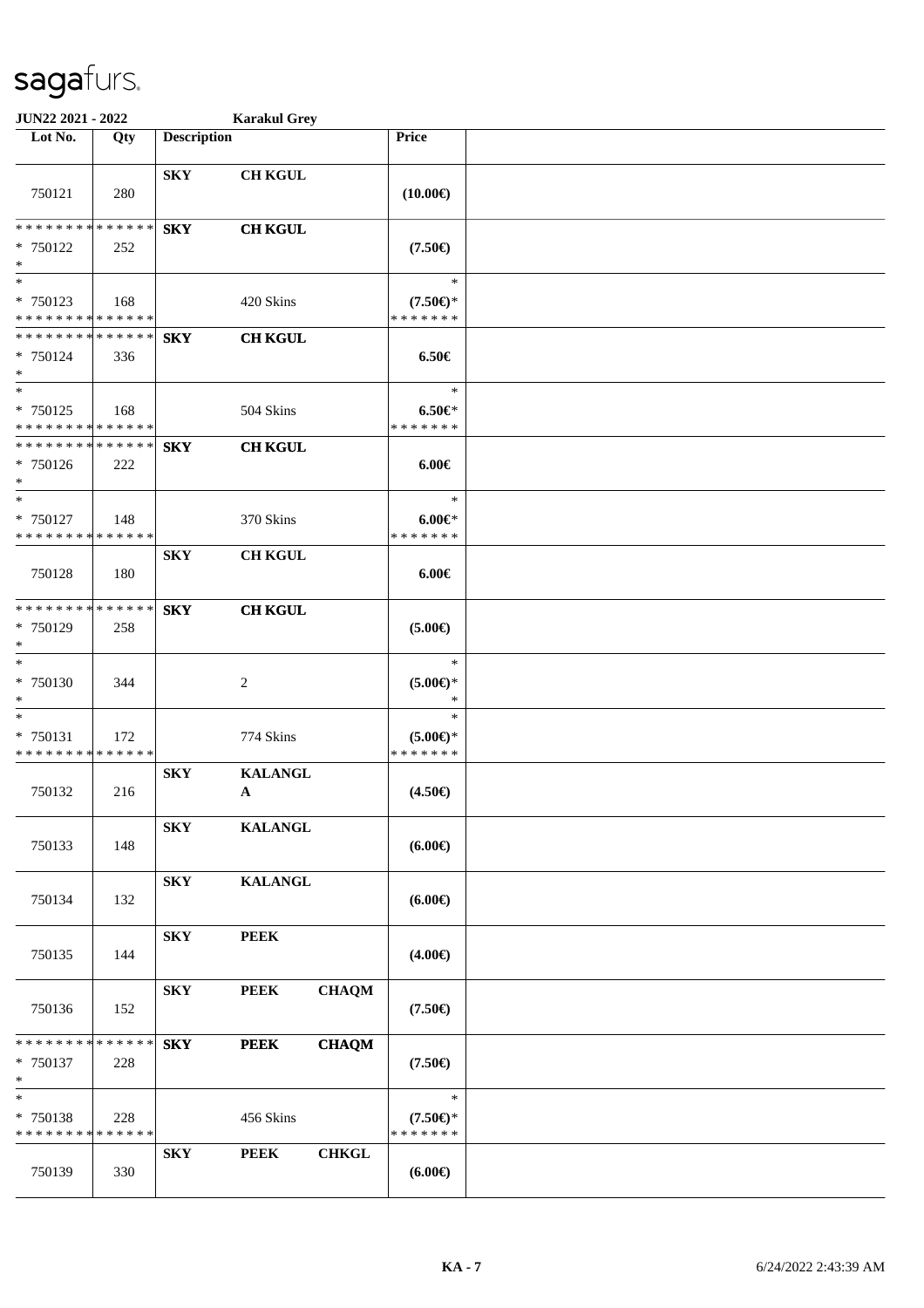| JUN22 2021 - 2022                                    |                    |                    | <b>Karakul Grey</b> |                                            |  |
|------------------------------------------------------|--------------------|--------------------|---------------------|--------------------------------------------|--|
| Lot No.                                              | Qty                | <b>Description</b> |                     | Price                                      |  |
| 750141                                               | 124                | Dark               | <b>CURL</b>         | $(7.50\epsilon)$                           |  |
| * * * * * * * *<br>* 750142<br>$\ast$                | * * * * * *<br>272 | <b>Dark</b>        | <b>CURL</b>         | $(6.50\epsilon)$                           |  |
| $\ast$<br>* 750143<br>* * * * * * * *                | 340<br>* * * * * * |                    | 612 Skins           | $\ast$<br>$(6.50 \in )^*$<br>* * * * * * * |  |
| 750144                                               | 112                | Dark               | <b>CURL</b>         | $(4.50\epsilon)$                           |  |
| 750145                                               | 228                | <b>Dark</b>        | <b>CHAQMQI</b>      | $(13.50\epsilon)$                          |  |
| 750146                                               | 330                | Dark               | <b>CHAQMQI</b>      | $(6.50\epsilon)$                           |  |
| 750147                                               | 152                | <b>Dark</b>        | <b>CHAQMQI</b>      | $(5.00\epsilon)$                           |  |
| * * * * * * * *<br>* 750148<br>$\ast$                | * * * * * *<br>340 | <b>Dark</b>        | <b>CHAQMQI</b>      | (6.00)                                     |  |
| $\ast$<br>* 750149<br>* * * * * * * * * * * * * *    | 336                |                    | 676 Skins           | $\ast$<br>(6.00)<br>* * * * * * *          |  |
| * * * * * * * * * * * * * *<br>* 750150<br>$\ast$    | 288                | <b>Dark</b>        | <b>CHAQMQI</b>      | $(6.50\epsilon)$                           |  |
| $\ast$<br>* 750151<br>* * * * * * * * * * * * * *    | 288                |                    | 576 Skins           | $\ast$<br>$(6.50*)$<br>* * * * * * *       |  |
| ******** <mark>******</mark><br>* 750152<br>$*$      | 288                | <b>Dark</b>        | <b>CHAQMQI</b><br>B | $(8.50 \in )$                              |  |
| $\ast$<br>* 750153<br>* * * * * * * * * * * * * *    | 356                |                    | 644 Skins           | $\ast$<br>$(8.50 \in )^*$<br>* * * * * * * |  |
| 750154                                               | 64                 | Dark               | <b>CH KGUL FLAT</b> | $(6.50\epsilon)$                           |  |
| 750155                                               | 70                 | Dark               | <b>CH KGUL</b>      | $6.50 \in$                                 |  |
| 750156                                               | 154                | Dark               | <b>CH KGUL</b>      | $6.50 \in$                                 |  |
| 750157                                               | 204                | Dark               | <b>CH KGUL</b>      | 4.00€                                      |  |
| 750158                                               | 100                | Dark               | <b>CH KGUL</b>      | 4.00€                                      |  |
| ******** <mark>******</mark><br>$* 750159$<br>$\ast$ | 272                | <b>Dark</b>        | <b>CH KGUL</b><br>B | $(6.00\epsilon)$                           |  |
| $\ast$<br>* 750160<br>* * * * * * * * * * * * * *    | 204                |                    | 476 Skins           | $\ast$<br>$(6.00E)$ *<br>* * * * * * *     |  |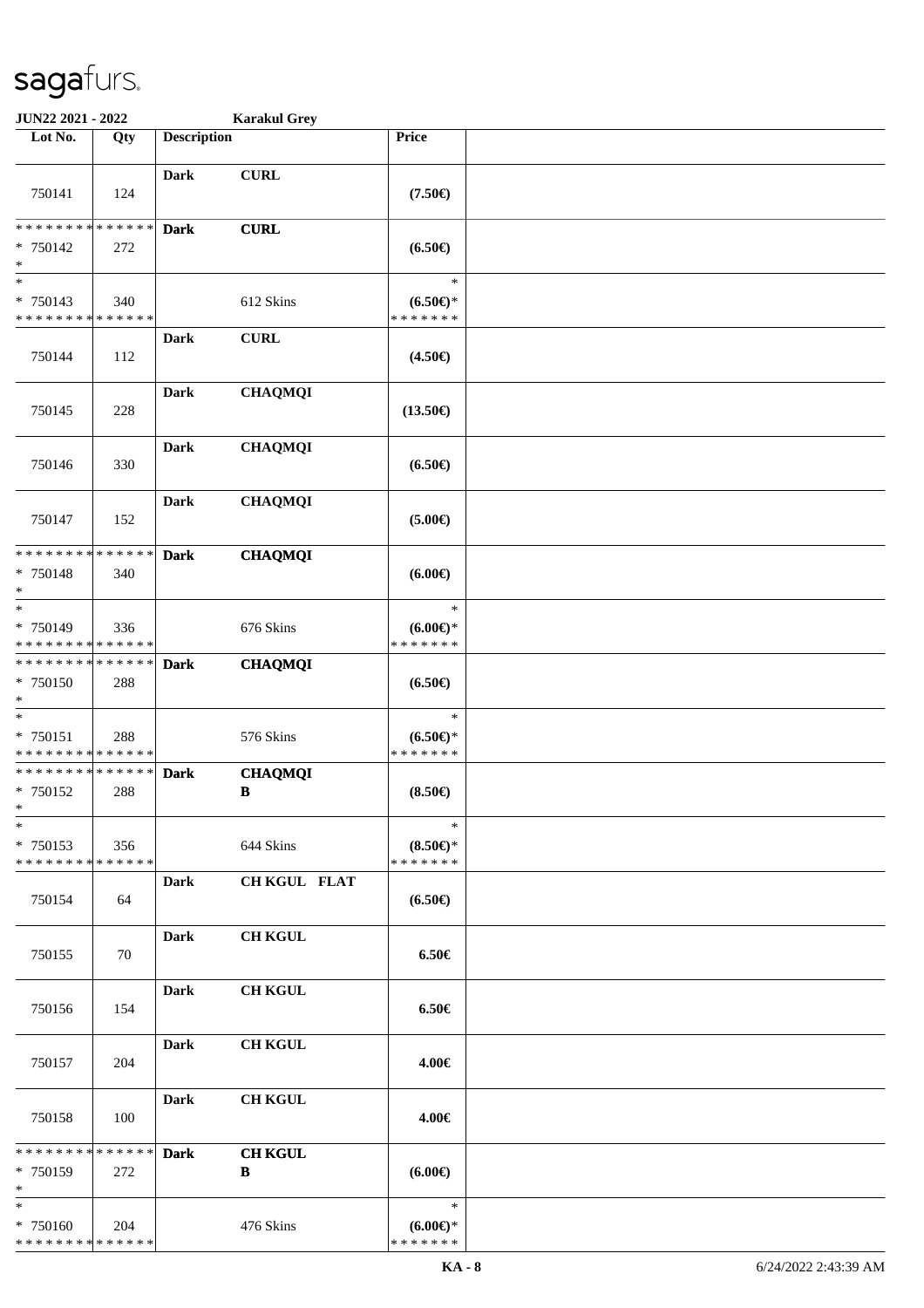| JUN22 2021 - 2022 |        |                    | <b>Karakul Grey</b>         |                      |  |
|-------------------|--------|--------------------|-----------------------------|----------------------|--|
| Lot No.           | Qty    | <b>Description</b> |                             | Price                |  |
| 750161            | 54     | Dark               | <b>KALANGL</b>              | $(5.00\epsilon)$     |  |
| 750162            | 48     | <b>Dark</b>        | ${\bf PEEK}$                | $(1.50\epsilon)$     |  |
| 750163            | 56     | Dark               | <b>CHAQM</b><br><b>PEEK</b> | $(3.50\epsilon)$     |  |
| 750164            | 296    | <b>XDRK</b>        | <b>CHAQMQI</b>              | $(6.50\epsilon)$     |  |
| 750165            | 164    | $\bold{XDRK}$      | <b>CHAQMQI</b>              | $(4.00\epsilon)$     |  |
| 750166            | 50     | $\bold{XDRK}$      | <b>KALANGL</b>              | $(1.50\epsilon)$     |  |
| 750167            | 108    | $\bold{XDRK}$      | <b>KALANGL</b>              | $(1.50\epsilon)$     |  |
| 750168            | 288    | White              | <b>CURL</b>                 | $(7.50\epsilon)$     |  |
| 750169            | 104    | White              | ${\bf CURL}$                | $(6.50\epsilon)$     |  |
| 750170            | 146    | White              | <b>CHAQMQI</b>              | $(16.00\epsilon)$    |  |
| 750171            | 336    | White              | <b>CHAQMQI</b>              | $(12.00\epsilon)$    |  |
| 750172            | 100    | White              | <b>CHAQMQI</b>              | $(4.00\epsilon)$     |  |
| 750173            | 172    | White              | <b>CH KGUL</b>              | (6.00 <sup>ε</sup> ) |  |
| 750174            | 78     | White              | <b>CH KGUL</b>              | $(6.00\epsilon)$     |  |
| 750175            | 46     | White              | <b>CH KGUL</b>              | (6.00 <sup>ε</sup> ) |  |
| 750176            | 152    | White              | <b>KALANGL</b>              | $(6.00\epsilon)$     |  |
| 750177            | $72\,$ | White              | <b>PEEK</b><br><b>CHAQM</b> | $(1.00\epsilon)$     |  |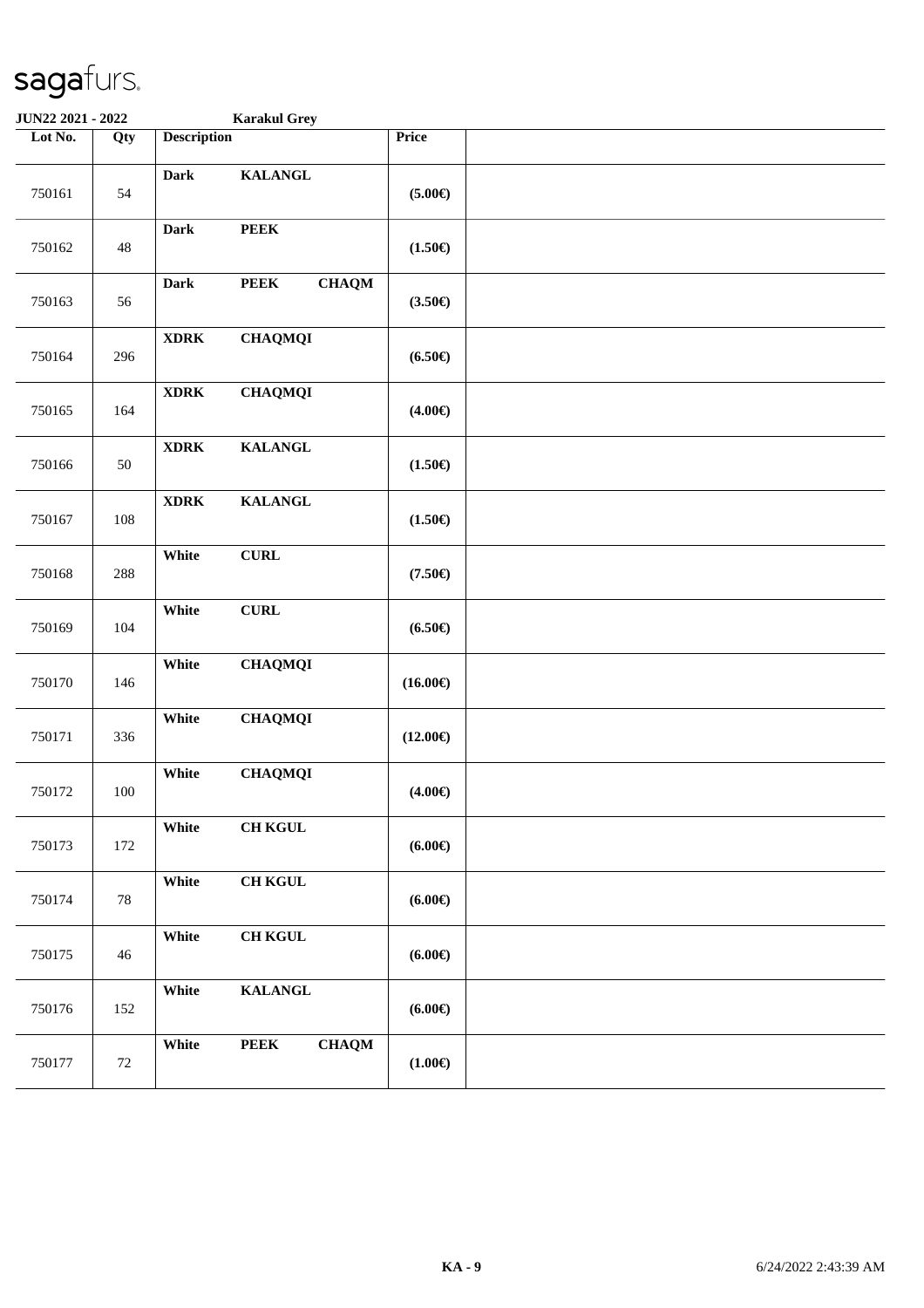| JUN22 2021 - 2022 |        |                                            | <b>Karakul Grey</b>            |                  |  |
|-------------------|--------|--------------------------------------------|--------------------------------|------------------|--|
| Lot No.           | Qty    | <b>Description</b>                         |                                | <b>Price</b>     |  |
| 750181            | 108    | GGAZ                                       | <b>CURL</b><br><b>LIGHT</b>    | $(4.50\epsilon)$ |  |
| 750182            | 104    | $\mathbf{G}\mathbf{G}\mathbf{A}\mathbf{Z}$ | <b>CH KGUL</b><br><b>LIGHT</b> | $(8.00\epsilon)$ |  |
| 750183            | $70\,$ | $\mathbf{G}\mathbf{G}\mathbf{A}\mathbf{Z}$ | <b>CH KGUL</b><br><b>LIGHT</b> | $(4.50\epsilon)$ |  |
| 750184            | 64     | $\mathbf{G}\mathbf{G}\mathbf{A}\mathbf{Z}$ | <b>CH KGUL</b><br><b>LIGHT</b> | $(4.50\epsilon)$ |  |
| 750185            | 46     | GGAZ<br><b>SKY</b>                         | <b>CURL</b>                    | $(3.00 \in )$    |  |
| 750186            | 106    | GGAZ<br>${\bf S}{\bf K}{\bf Y}$            | <b>CHAQMQI</b>                 | $(9.50\epsilon)$ |  |
| 750187            | 76     | <b>GREY</b>                                | <b>SPOTTED</b>                 | $(1.00\epsilon)$ |  |
| 750188            | 116    | <b>LIGHT</b>                               | <b>KKULCHA</b>                 | $1.00\in$        |  |
| 750189            | 96     | <b>LIGHT</b>                               | <b>KKULCHA</b>                 | $1.00 \in$       |  |
| 750190            | 114    | <b>LIGHT</b>                               | <b>KKULCHA</b>                 | $1.00 \in$       |  |
| 750191            | 96     | ${\bf S}{\bf K}{\bf Y}$                    | <b>KKULCHA</b>                 | $1.00 \in$       |  |
| 750192            | 84     | <b>Dark</b>                                | <b>KKULCHA</b>                 | $1.00\in$        |  |
| 750193            | 130    | <b>Dark</b>                                | <b>KKULCHA</b>                 | $1.00\in$        |  |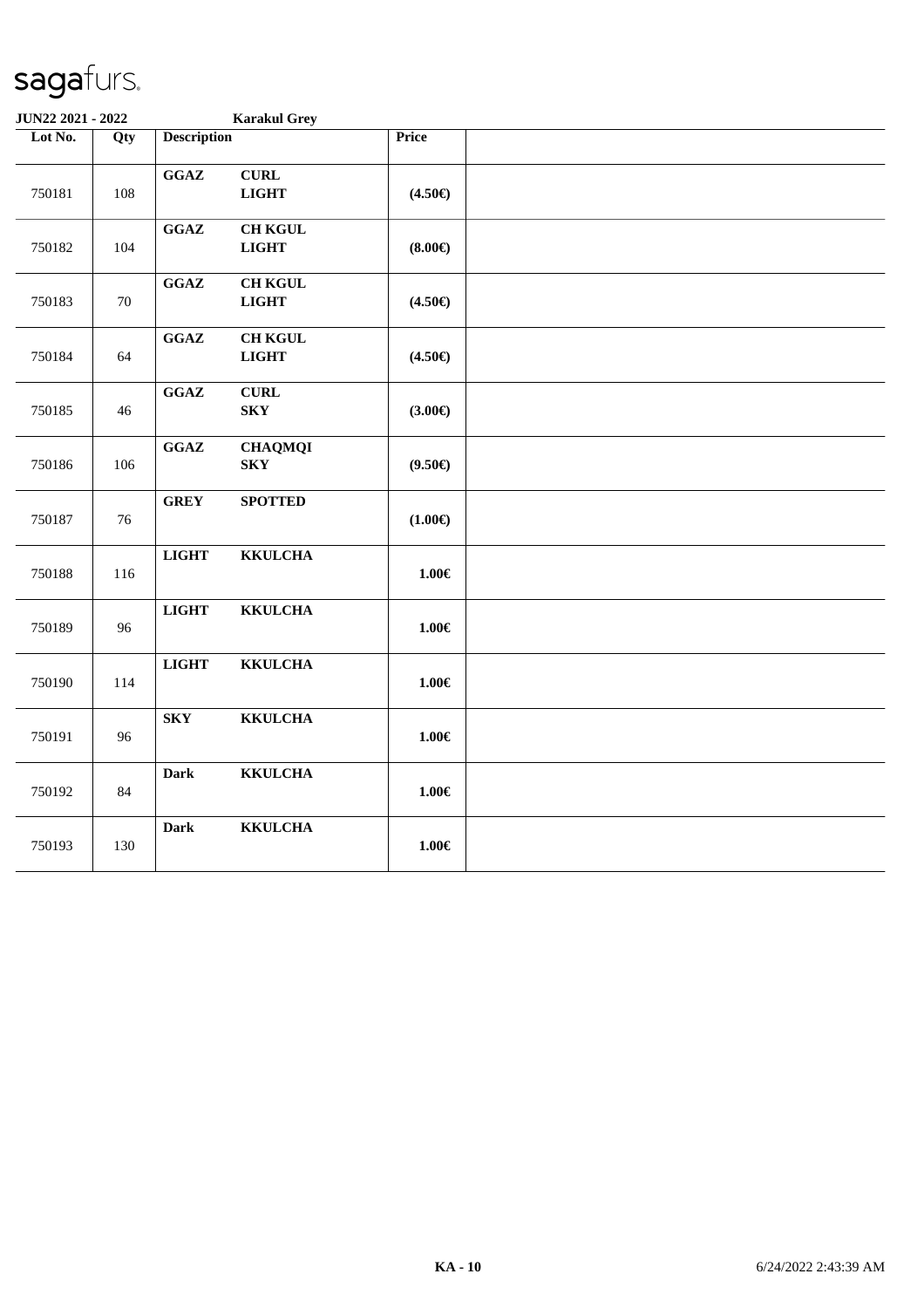| JUN22 2021 - 2022 |         | <b>Karakul Grey</b>                                  |                  |  |
|-------------------|---------|------------------------------------------------------|------------------|--|
| Lot No.           | Qty     | <b>Description</b>                                   | Price            |  |
| 750201            | 174     | $_{\rm LIGHT}$<br>$\mathbf{I}\mathbf{I}$             | $(1.00\epsilon)$ |  |
| 750202            | 256     | <b>LIGHT</b><br>$\mathbf{I}\mathbf{I}$               | $(1.00\epsilon)$ |  |
| 750203            | 186     | <b>LIGHT</b><br>$\rm II$                             | $(1.00\epsilon)$ |  |
| 750204            | 204     | ${\bf S}{\bf K}{\bf Y}$<br>$\rm II$                  | $(1.00\epsilon)$ |  |
| 750205            | 140     | <b>SKY</b><br>$\mathbf{I}\mathbf{I}$                 | $(1.00\epsilon)$ |  |
| 750206            | 54      | <b>Dark</b><br>$\mathbf{I}\mathbf{I}$                | $(1.00\epsilon)$ |  |
| 750207            | 156     | <b>Dark</b><br>$\rm II$                              | $(1.00\epsilon)$ |  |
| 750208            | 56      | <b>Dark</b><br>$\mathbf{I}\mathbf{I}$                | $(1.00\epsilon)$ |  |
| 750209            | 68      | $\bold{XDRK}$<br>$\mathbf{I}\mathbf{I}$              | $(1.00\epsilon)$ |  |
| 750210            | 54      | <b>XDRK</b><br>$\mathbf{I}\mathbf{I}$                | $(1.00\epsilon)$ |  |
| 750211            | $100\,$ | <b>GREY</b><br><b>PEEK</b><br>$\mathbf{I}\mathbf{I}$ | $(1.00\epsilon)$ |  |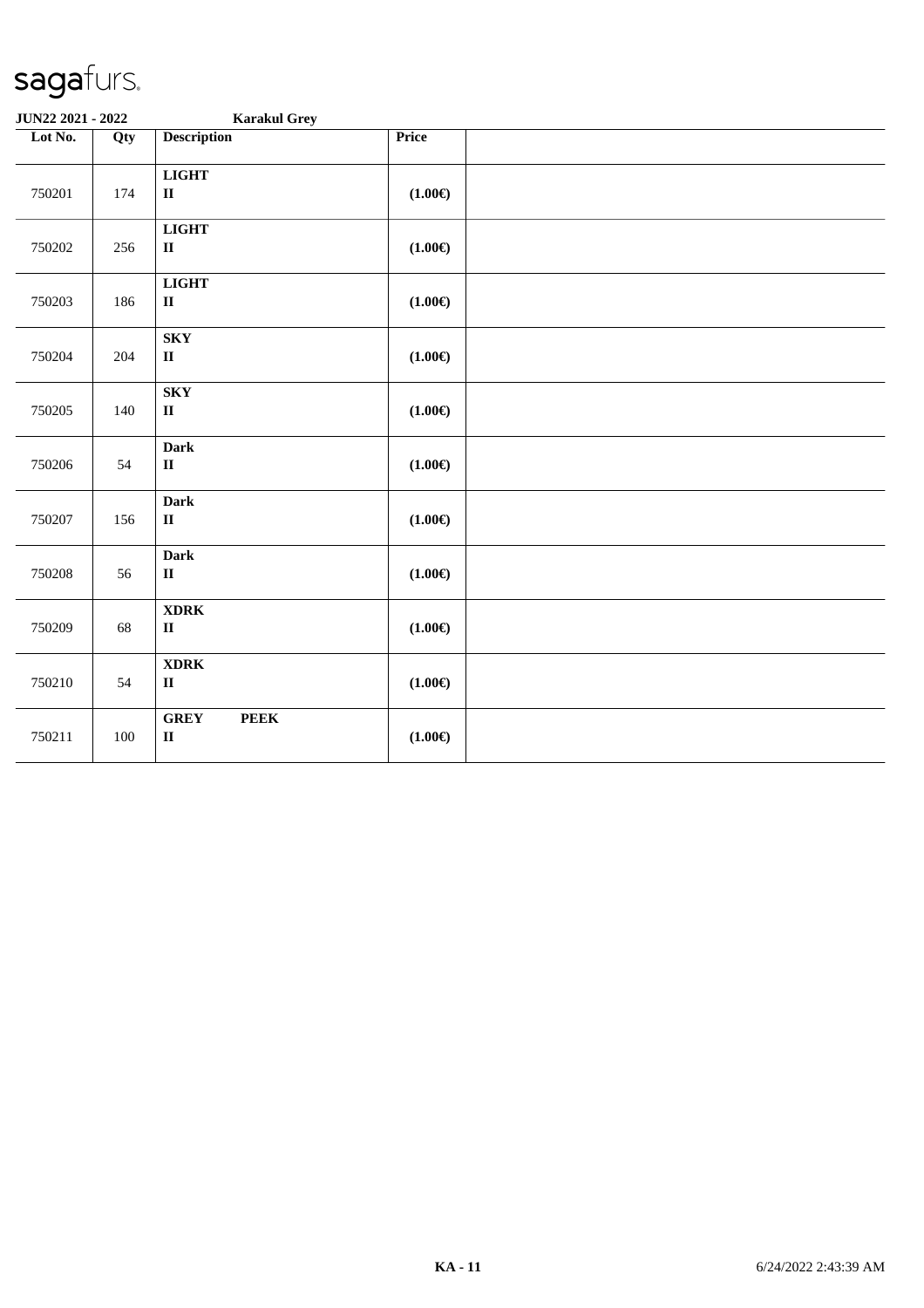| JUN22 2021 - 2022                                      |                    |                    | <b>Karakul Black</b> |                                               |  |  |  |  |
|--------------------------------------------------------|--------------------|--------------------|----------------------|-----------------------------------------------|--|--|--|--|
| Lot No.                                                | Qty                | <b>Description</b> |                      | Price                                         |  |  |  |  |
| 752001                                                 | 128                | <b>Black</b>       | <b>NAZUCHA</b>       | $(5.00\epsilon)$                              |  |  |  |  |
| 752002                                                 | 84                 | <b>Black</b>       | <b>NAZUCHA</b>       | $(6.00\epsilon)$                              |  |  |  |  |
| 752003                                                 | 140                | <b>Black</b>       | <b>NAZ PNI</b>       | $(4.00\epsilon)$                              |  |  |  |  |
| 752004                                                 | 192                | <b>Black</b>       | <b>NAZ PNI</b>       | $(3.50\epsilon)$                              |  |  |  |  |
| * * * * * * * * * * * * * *<br>* 752005<br>$*$         | 288                | <b>Black</b>       | <b>NAZ PNI</b>       | $(5.50\epsilon)$                              |  |  |  |  |
| $*$<br>* 752006<br>$*$                                 | 216                |                    | 2                    | $\ast$<br>$(5.50 \in )^*$<br>$\ast$           |  |  |  |  |
| $*$<br>* 752007<br>* * * * * * * * * * * * * *         | 216                |                    | 720 Skins            | $\ast$<br>$(5.50 \in )^*$<br>* * * * * * *    |  |  |  |  |
| 752008                                                 | 180                | <b>Black</b>       | <b>NAZ PNI</b>       | $(2.00\epsilon)$                              |  |  |  |  |
| 752009                                                 | 248                | <b>Black</b>       | <b>NAZ PNI</b>       | $(4.00\epsilon)$                              |  |  |  |  |
| * * * * * * * * * * * * * *<br>* 752010<br>$\ast$      | 278                | <b>Black</b>       | <b>PARNI</b>         | $(4.50\epsilon)$                              |  |  |  |  |
| $*$<br>* 752011<br>* * * * * * * * * * * * * *         | 272                |                    | 550 Skins            | $\ast$<br>$(4.50 \in )^*$<br>* * * * * * *    |  |  |  |  |
| * * * * * * * * * * * * * * *<br>* 752012<br>$\star$ . | 222                | <b>Black</b>       | <b>PARNI</b>         | $(2.50\epsilon)$                              |  |  |  |  |
| $\ast$<br>* 752013<br>* * * * * * * * * * * * * *      | 296                |                    | 518 Skins            | $\ast$<br>$(2.50\epsilon)$ *<br>* * * * * * * |  |  |  |  |
| * * * * * * * *<br>* 752014<br>$*$                     | * * * * * *<br>222 | <b>Black</b>       | <b>PARNI</b>         | $(1.00\epsilon)$                              |  |  |  |  |
| $\ast$<br>* 752015<br>* * * * * * * * * * * * * *      | 222                |                    | 444 Skins            | $\ast$<br>$(1.00 \in )^*$<br>* * * * * * *    |  |  |  |  |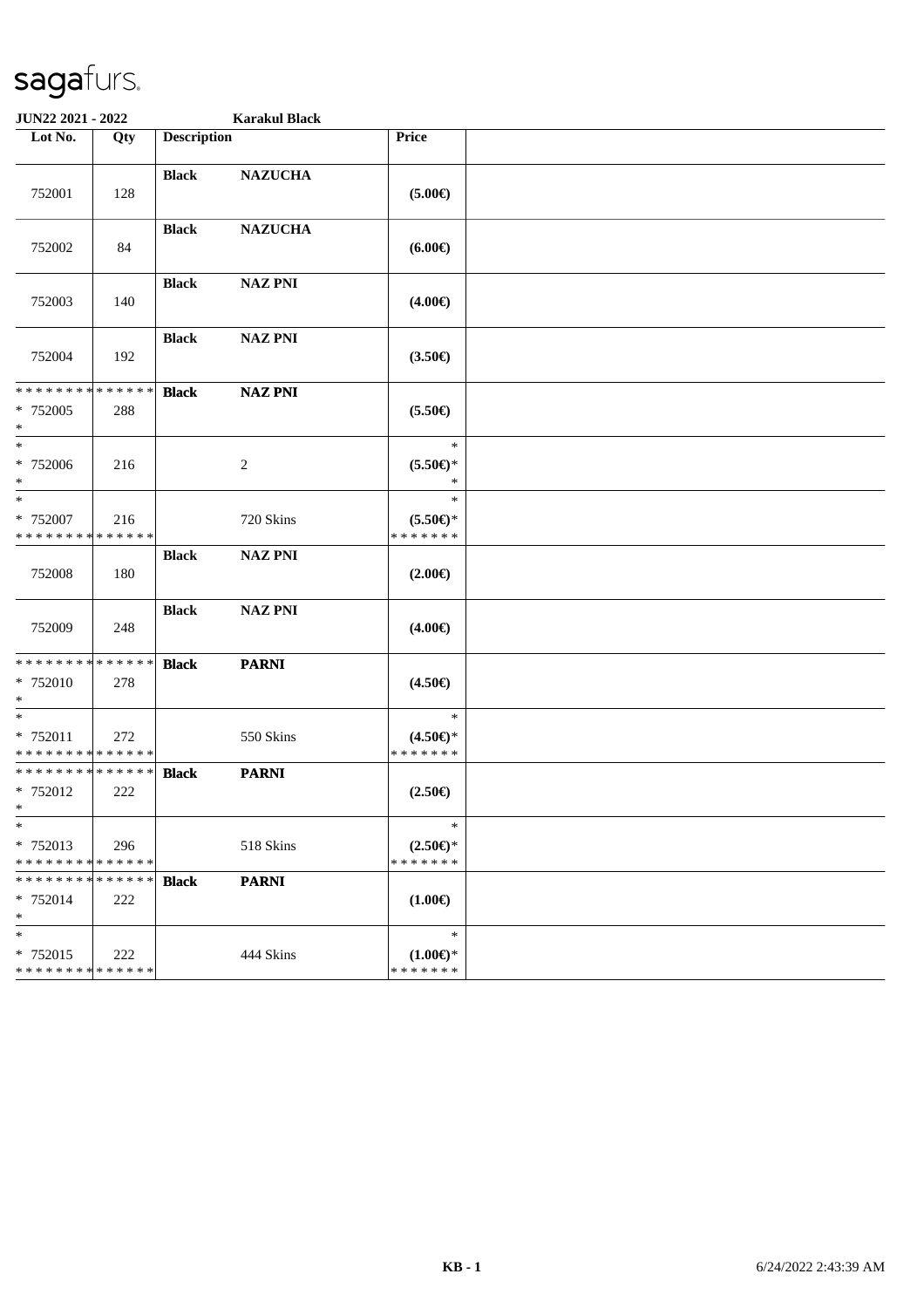| JUN22 2021 - 2022                                                   |     |                    | <b>Karakul Black</b> |                                               |  |
|---------------------------------------------------------------------|-----|--------------------|----------------------|-----------------------------------------------|--|
| Lot No.                                                             | Qty | <b>Description</b> |                      | Price                                         |  |
| * * * * * * * * * * * * * *<br>* 752021<br>$\ast$                   | 264 | <b>Black</b>       | <b>ARG PNI</b>       | $(6.50\epsilon)$                              |  |
| $\ast$<br>* 752022<br>$\ast$                                        | 264 |                    | 2                    | $\ast$<br>$(6.50*)$<br>∗                      |  |
| $\overline{\phantom{1}}$<br>* 752023<br>* * * * * * * * * * * * * * | 198 |                    | 726 Skins            | $\ast$<br>$(6.50ε)$ *<br>* * * * * * *        |  |
| **************<br>* 752024<br>$\ast$                                | 272 | <b>Black</b>       | <b>ARG PNI</b>       | $(5.50\epsilon)$                              |  |
| $\ast$<br>$* 752025$<br>$\ast$                                      | 272 |                    | 2                    | $\ast$<br>$(5.50 \in )^*$<br>$\ast$           |  |
| $\ast$<br>* 752026<br>* * * * * * * * * * * * * *                   | 204 |                    | 748 Skins            | $\ast$<br>$(5.50 \in )^*$<br>* * * * * * *    |  |
| 752027                                                              | 132 | <b>Black</b>       | <b>ARGUL</b>         | $(2.50\epsilon)$                              |  |
| **************<br>* 752028<br>$\ast$                                | 296 | <b>Black</b>       | <b>ARGUL</b>         | $(2.00\epsilon)$                              |  |
| $\ast$<br>* 752029<br>$\ast$                                        | 296 |                    | $\overline{c}$       | $\ast$<br>$(2.00\epsilon)$ *<br>$\ast$        |  |
| $\ast$<br>* 752030<br>* * * * * * * * * * * * * *                   | 296 |                    | 888 Skins            | $\ast$<br>$(2.00\epsilon)$ *<br>* * * * * * * |  |
| * * * * * * * * * * * * * *<br>* 752031<br>$\ast$                   | 208 | <b>Black</b>       | <b>CHAQMQI</b>       | $(5.00\epsilon)$                              |  |
| $\ast$<br>* 752032<br>**************                                | 312 |                    | 520 Skins            | $\ast$<br>$(5.00 \in )^*$<br>* * * * * * *    |  |
| * * * * * * * * * * * * * *<br>* 752033<br>$\ast$                   | 296 | <b>Black</b>       | <b>CHAQMQI</b>       | $(6.50\epsilon)$                              |  |
| $\ast$<br>* 752034<br>$\ast$                                        | 222 |                    | 2                    | $\ast$<br>$(6.50*)$<br>$\ast$                 |  |
| $\ast$<br>* 752035<br>$\ast$                                        | 222 |                    | 3                    | $\ast$<br>$(6.50*)$<br>$\ast$                 |  |
| $\ast$<br>* 752036<br>* * * * * * * * * * * * * *                   | 222 |                    | 962 Skins            | $\ast$<br>$(6.50*)$<br>* * * * * * *          |  |
| * * * * * * * * * * * * * * *<br>* 752037<br>$\ast$                 | 312 | <b>Black</b>       | <b>CHAQMQI</b>       | $(5.00\epsilon)$                              |  |
| $\ast$<br>* 752038<br>* * * * * * * * * * * * * *                   | 156 |                    | 468 Skins            | $\ast$<br>$(5.00 \in )^*$<br>* * * * * * *    |  |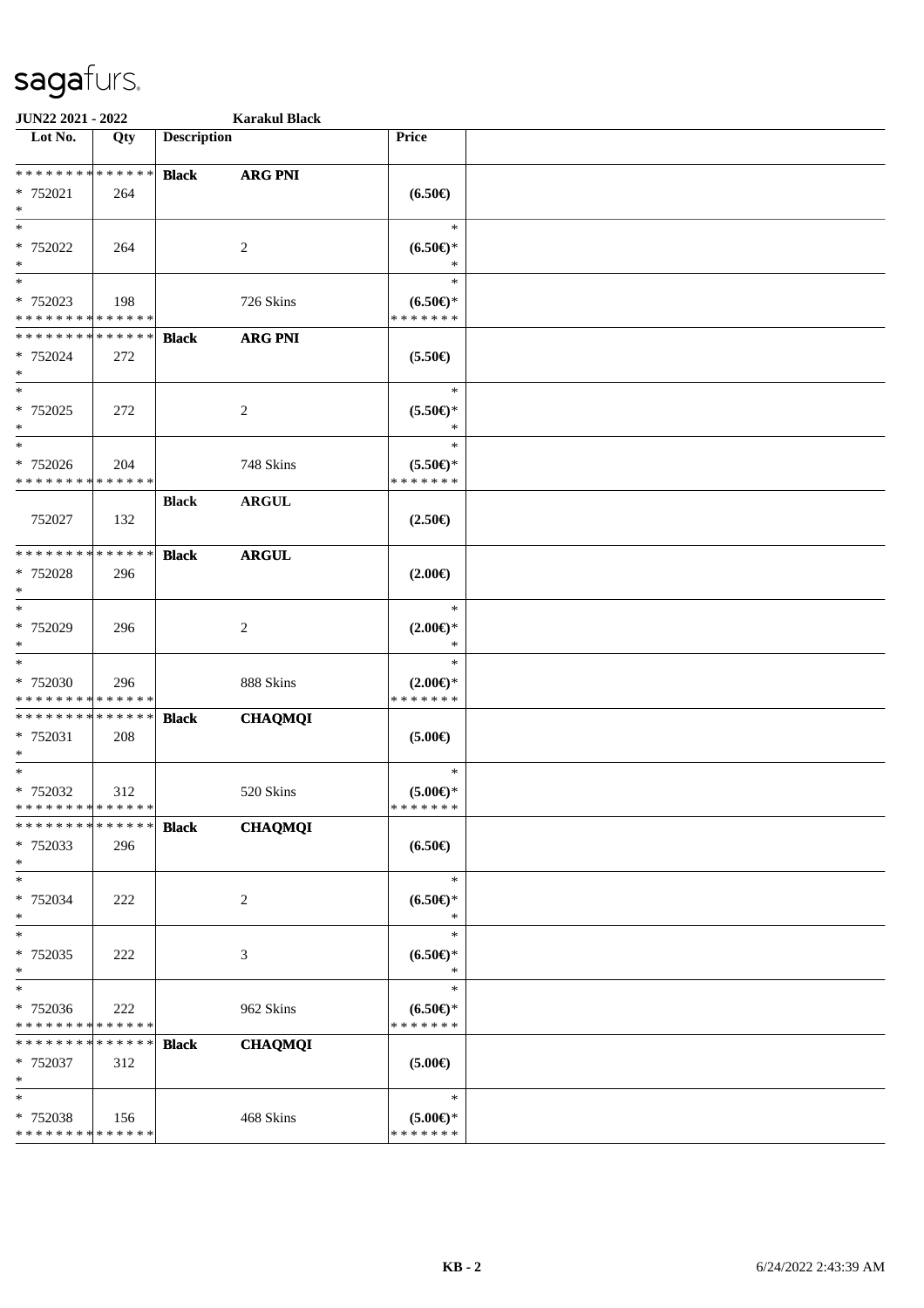| <b>JUN22 2021 - 2022</b>                   |     |                    | <b>Karakul Black</b> |                    |  |
|--------------------------------------------|-----|--------------------|----------------------|--------------------|--|
| Lot No.                                    | Qty | <b>Description</b> |                      | Price              |  |
|                                            |     |                    |                      |                    |  |
| * * * * * * * * <mark>* * * * * * *</mark> |     | <b>Black</b>       | <b>CHAQMQI</b>       |                    |  |
| * 752041                                   | 216 |                    |                      | $(3.50\epsilon)$   |  |
| $\ast$                                     |     |                    |                      |                    |  |
| $_{*}$                                     |     |                    |                      | $\ast$             |  |
| * 752042                                   | 288 |                    | 2                    | $(3.50 \in )^*$    |  |
| $\ast$                                     |     |                    |                      | *                  |  |
| $\overline{\phantom{0}}$                   |     |                    |                      | $\ast$             |  |
| * 752043                                   | 288 |                    | 3                    | $(3.50 \in )^*$    |  |
| $*$                                        |     |                    |                      | $\ast$             |  |
| $\ast$                                     |     |                    |                      | $\ast$             |  |
| * 752044                                   | 288 |                    | 4                    | $(3.50\epsilon)$ * |  |
| $*$                                        |     |                    |                      | $\ast$             |  |
| $\ast$                                     |     |                    |                      | $\ast$             |  |
| * 752045                                   | 288 |                    | 5                    | $(3.50 \in )^*$    |  |
| $*$                                        |     |                    |                      | $\ast$             |  |
| $\overline{\phantom{0}}$                   |     |                    |                      | $\ast$             |  |
| * 752046                                   | 288 |                    | 6                    | $(3.50 \in )^*$    |  |
| $*$                                        |     |                    |                      | $\ast$             |  |
| $\overline{\ }$                            |     |                    |                      | $\ast$             |  |
| * 752047                                   | 288 |                    | 1944 Skins           | $(3.50 \in )^*$    |  |
| * * * * * * * * * * * * * *                |     |                    |                      | * * * * * * *      |  |
| * * * * * * * * * * * * * * *              |     | <b>Black</b>       | <b>CHAQMQI</b>       |                    |  |
| * 752048                                   | 328 |                    |                      | $(3.00\epsilon)$   |  |
| $\ast$                                     |     |                    |                      |                    |  |
| $\ast$                                     |     |                    |                      | $\ast$             |  |
| * 752049                                   | 328 |                    | 656 Skins            | $(3.00\epsilon)$ * |  |
| * * * * * * * * * * * * * *                |     |                    |                      | * * * * * * *      |  |
| * * * * * * * * * * * * * *                |     | <b>Black</b>       | <b>CHAQMQI</b>       |                    |  |
| * 752050                                   | 228 |                    |                      | $(3.50\epsilon)$   |  |
| $*$                                        |     |                    |                      |                    |  |
| $*$                                        |     |                    |                      | $\ast$             |  |
| * 752051                                   | 304 |                    | $\sqrt{2}$           | $(3.50\epsilon)$ * |  |
| $\ast$                                     |     |                    |                      | $\ast$             |  |
| $*$                                        |     |                    |                      | $\ast$             |  |
| * 752052                                   | 304 |                    | 836 Skins            | $(3.50\epsilon)$ * |  |
| * * * * * * * * <mark>* * * * * * *</mark> |     |                    |                      | * * * * * * *      |  |
| * * * * * * * * * * * * * * *              |     | <b>Black</b>       | <b>CHAQMQI</b>       |                    |  |
| * 752053                                   | 252 |                    |                      | $(2.00\epsilon)$   |  |
| $\ast$                                     |     |                    |                      |                    |  |
| $*$                                        |     |                    |                      | $\ast$             |  |
| * 752054                                   | 336 |                    | 2                    | $(2.00\epsilon)$ * |  |
| $*$                                        |     |                    |                      | $\ast$             |  |
| $*$                                        |     |                    |                      | $\ast$             |  |
| * 752055                                   | 336 |                    | 3                    | $(2.00\epsilon)$ * |  |
| $*$                                        |     |                    |                      | $\ast$             |  |
| $*$                                        |     |                    |                      | $\ast$             |  |
| * 752056                                   | 336 |                    | 4                    | $(2.00\epsilon)$ * |  |
| $*$                                        |     |                    |                      | $\ast$             |  |
| $*$                                        |     |                    |                      | $\ast$             |  |
| * 752057                                   | 336 |                    | 5                    | $(2.00\epsilon)$ * |  |
| $\ast$                                     |     |                    |                      | $\ast$             |  |
| $*$                                        |     |                    |                      | $\ast$             |  |
| * 752058                                   |     |                    | 1764 Skins           | $(2.00\epsilon)$ * |  |
| * * * * * * * * * * * * * *                | 168 |                    |                      | * * * * * * *      |  |
|                                            |     |                    |                      |                    |  |
|                                            |     | <b>Black</b>       | <b>CHAQMQI</b>       |                    |  |
| 752059                                     | 52  |                    | $\bf C$              | $(2.00\epsilon)$   |  |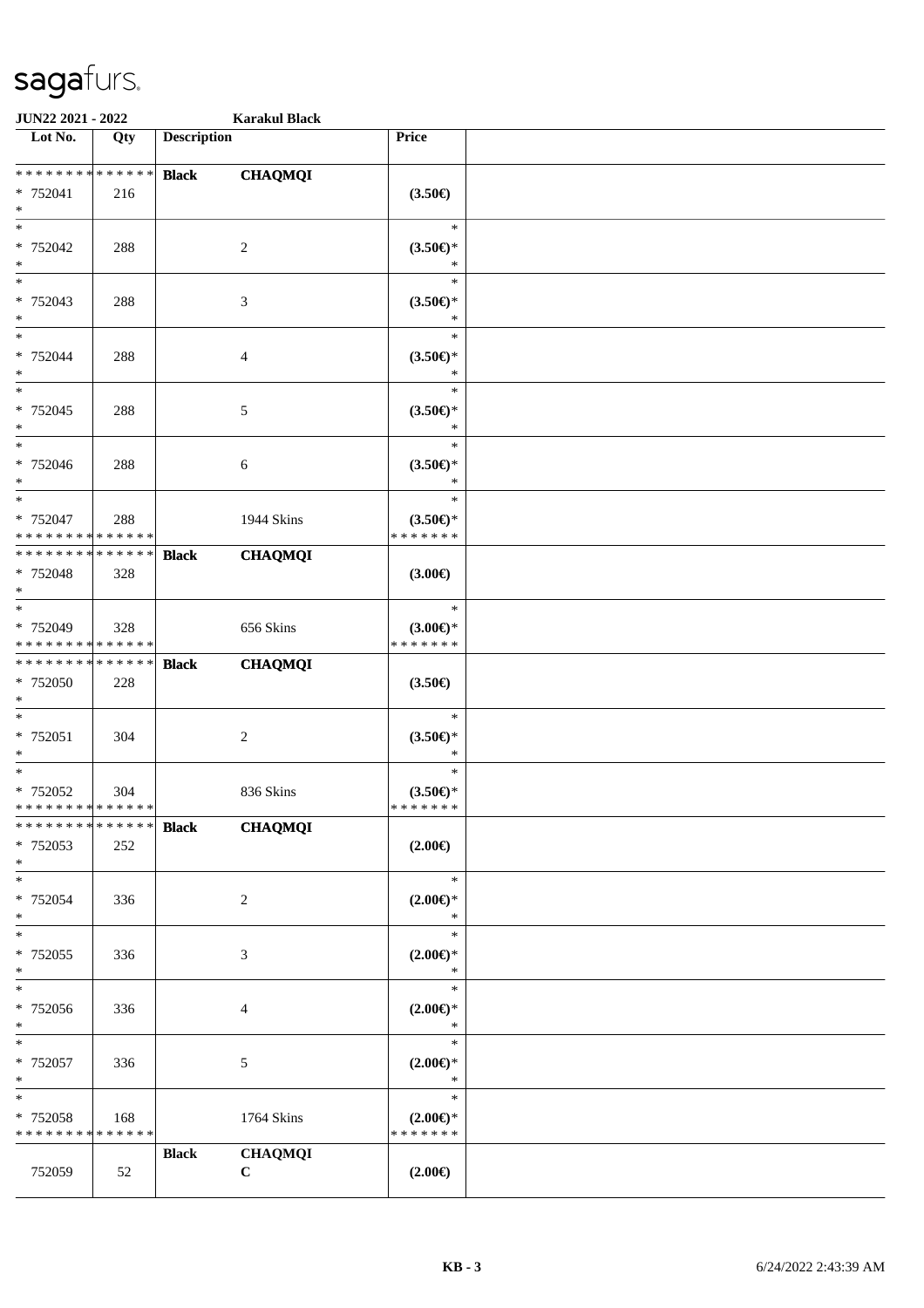| JUN22 2021 - 2022                                 |                    | <b>Karakul Black</b> |                   |                                               |  |
|---------------------------------------------------|--------------------|----------------------|-------------------|-----------------------------------------------|--|
| Lot No.                                           | Qty                | <b>Description</b>   |                   | Price                                         |  |
| 752061                                            | 168                | <b>Black</b>         | CH KGUL FLAT      | $(3.00\epsilon)$                              |  |
| * * * * * * * *<br>* 752062<br>$\ast$             | * * * * * *<br>264 | <b>Black</b>         | <b>CH KGUL</b>    | $(5.50\epsilon)$                              |  |
| $*$<br>* 752063<br>$\ast$                         | 198                |                      | 2                 | $\ast$<br>$(5.50 \in )^*$<br>∗                |  |
| $*$<br>* 752064<br>* * * * * * * * * * * * * *    | 198                |                      | 660 Skins         | $\ast$<br>$(5.50 \in )^*$<br>* * * * * * *    |  |
| * * * * * * * * * * * * * *<br>* 752065<br>$*$    | 258                | <b>Black</b>         | <b>CH KGUL</b>    | $(2.00\epsilon)$                              |  |
| $*$<br>$* 752066$<br>* * * * * * * * * * * * * *  | 172                |                      | 430 Skins         | $\ast$<br>$(2.00\epsilon)$ *<br>* * * * * * * |  |
| * * * * * * * * * * * * * *<br>* 752067<br>$*$    | 196                | <b>Black</b>         | <b>CH KGUL</b>    | $(4.00\epsilon)$                              |  |
| $\ast$<br>* 752068<br>$\ast$                      | 198                |                      | $\overline{c}$    | $\ast$<br>$(4.00\epsilon)$ *<br>$\ast$        |  |
| $*$<br>* 752069<br>$\ast$                         | 198                |                      | 3                 | $\ast$<br>$(4.00\epsilon)$ *<br>$\ast$        |  |
| $\ast$<br>* 752070<br>$*$                         | 192                |                      | 4                 | $\ast$<br>$(4.00E)$ *<br>$\ast$               |  |
| $\ast$<br>* 752071<br>* * * * * * * * * * * * * * | 192                |                      | 976 Skins         | $\ast$<br>$(4.00\epsilon)$ *<br>* * * * * * * |  |
| * * * * * * * * * * * * * *<br>* 752072<br>$*$    | 376                | <b>Black</b>         | <b>CH KGUL</b>    | $(2.00\epsilon)$                              |  |
| $\ast$<br>* 752073<br>$*$                         | 376                |                      | $\boldsymbol{2}$  | $\ast$<br>$(2.00\epsilon)$ *<br>$\ast$        |  |
| $\ast$<br>* 752074<br>$\ast$                      | 376                |                      | 3                 | $\ast$<br>$(2.00 \in )^*$<br>$\ast$           |  |
| $\ast$<br>* 752075<br>* * * * * * * * * * * * * * | 376                |                      | <b>1504 Skins</b> | $\ast$<br>$(2.00\epsilon)$ *<br>* * * * * * * |  |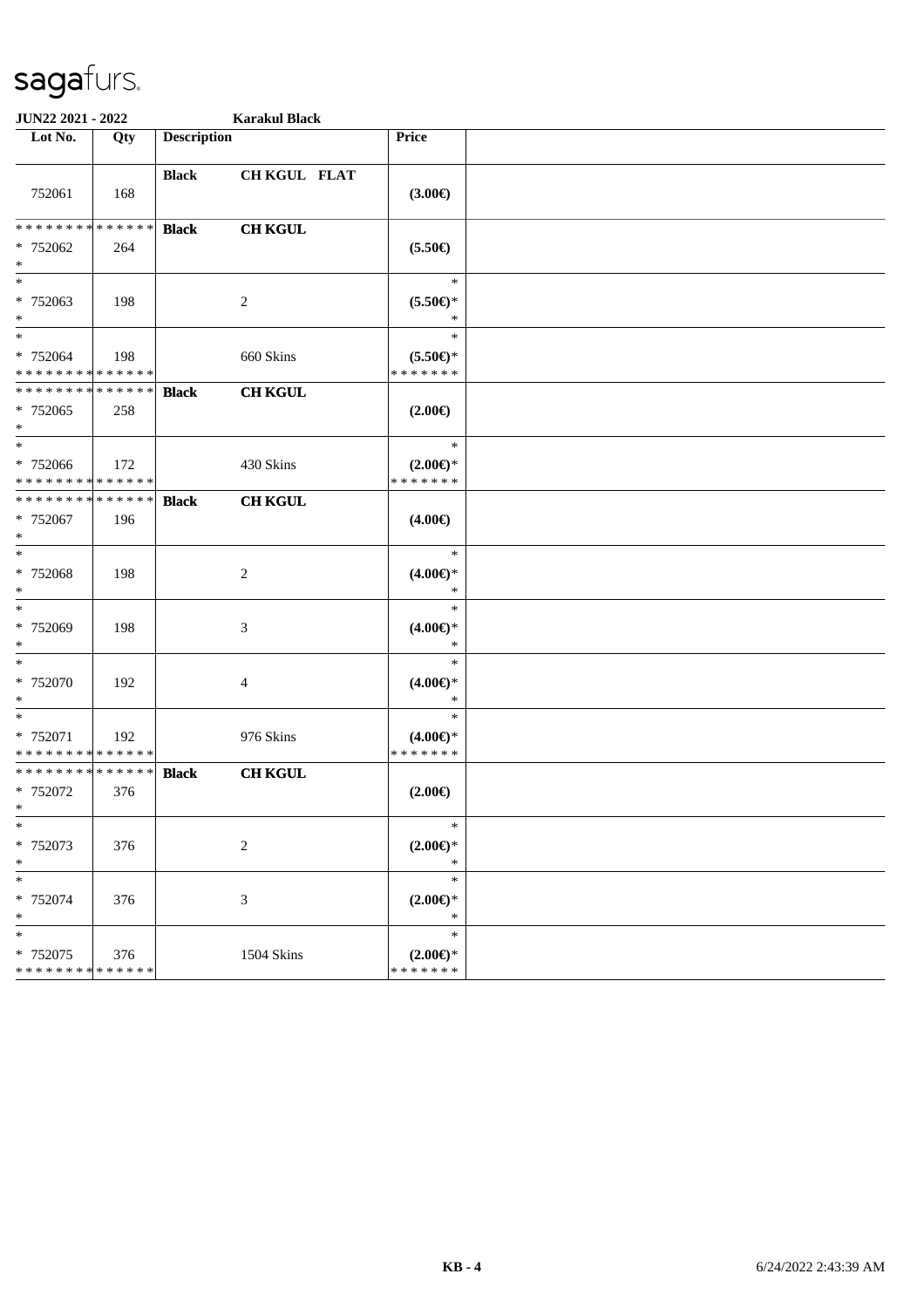| JUN22 2021 - 2022                                  |                    |                    | <b>Karakul Black</b> |                                               |  |
|----------------------------------------------------|--------------------|--------------------|----------------------|-----------------------------------------------|--|
| Lot No.                                            | Qty                | <b>Description</b> |                      | Price                                         |  |
| 752081                                             | 256                | <b>Black</b>       | <b>ARG KGL</b>       | (3.00)                                        |  |
| ******** <mark>******</mark><br>* 752082<br>$\ast$ | 256                | <b>Black</b>       | <b>ARG KGL</b>       | $(2.00\epsilon)$                              |  |
| $\ast$<br>* 752083<br>$\ast$                       | 256                |                    | $\overline{c}$       | $\ast$<br>$(2.00\epsilon)$ *<br>$\ast$        |  |
| $\ast$<br>* 752084<br>* * * * * * * * * * * * * *  | 128                |                    | 640 Skins            | $\ast$<br>$(2.00\epsilon)$ *<br>* * * * * * * |  |
| * * * * * * * * * * * * * *<br>* 752085<br>$\ast$  | 264                | <b>Black</b>       | <b>ARG KGL</b>       | $(2.50\epsilon)$                              |  |
| $\ast$<br>* 752086<br>* * * * * * * * * * * * * *  | 262                |                    | 526 Skins            | $\ast$<br>$(2.50 \in )^*$<br>* * * * * * *    |  |
| 752087                                             | 304                | <b>Black</b>       | <b>ARG KGL</b>       | $(1.00\epsilon)$                              |  |
| * * * * * * * * * * * * * *<br>* 752088<br>$\ast$  | 240                | <b>Black</b>       | <b>ARG KGL</b>       | $(2.00\epsilon)$                              |  |
| $\ast$<br>* 752089<br>* * * * * * * * * * * * * *  | 240                |                    | 480 Skins            | $\ast$<br>$(2.00\epsilon)$ *<br>* * * * * * * |  |
| * * * * * * * * * * * * * *<br>* 752090<br>$\ast$  | 296                | <b>Black</b>       | <b>ARG KGL</b>       | $(2.00\epsilon)$                              |  |
| $\ast$<br>* 752091<br>$\ast$                       | 292                |                    | $\overline{c}$       | $\ast$<br>$(2.00\epsilon)$ *<br>$\ast$        |  |
| $\ast$<br>* 752092<br>$\ast$                       | 292                |                    | 3                    | $\ast$<br>$(2.00\epsilon)$ *<br>$\ast$        |  |
| $\ast$<br>* 752093<br>$\ast$                       | 292                |                    | $\overline{4}$       | $\ast$<br>$(2.00\epsilon)$ *<br>$\ast$        |  |
| $\ast$<br>* 752094<br>* * * * * * * *              | 292<br>* * * * * * |                    | 1464 Skins           | $\ast$<br>$(2.00\epsilon)$ *<br>* * * * * * * |  |
| 752095                                             | 312                | <b>Black</b>       | ARG KGL              | $(2.00\epsilon)$                              |  |
| 752096                                             | 280                | <b>Black</b>       | <b>ARG KGL</b>       | $(1.50\epsilon)$                              |  |
| 752097                                             | 228                | <b>Black</b>       | <b>ARG KGL</b>       | $(1.50\epsilon)$                              |  |
| 752098                                             | 180                | <b>Black</b>       | ARG KGL              | $(1.50\epsilon)$                              |  |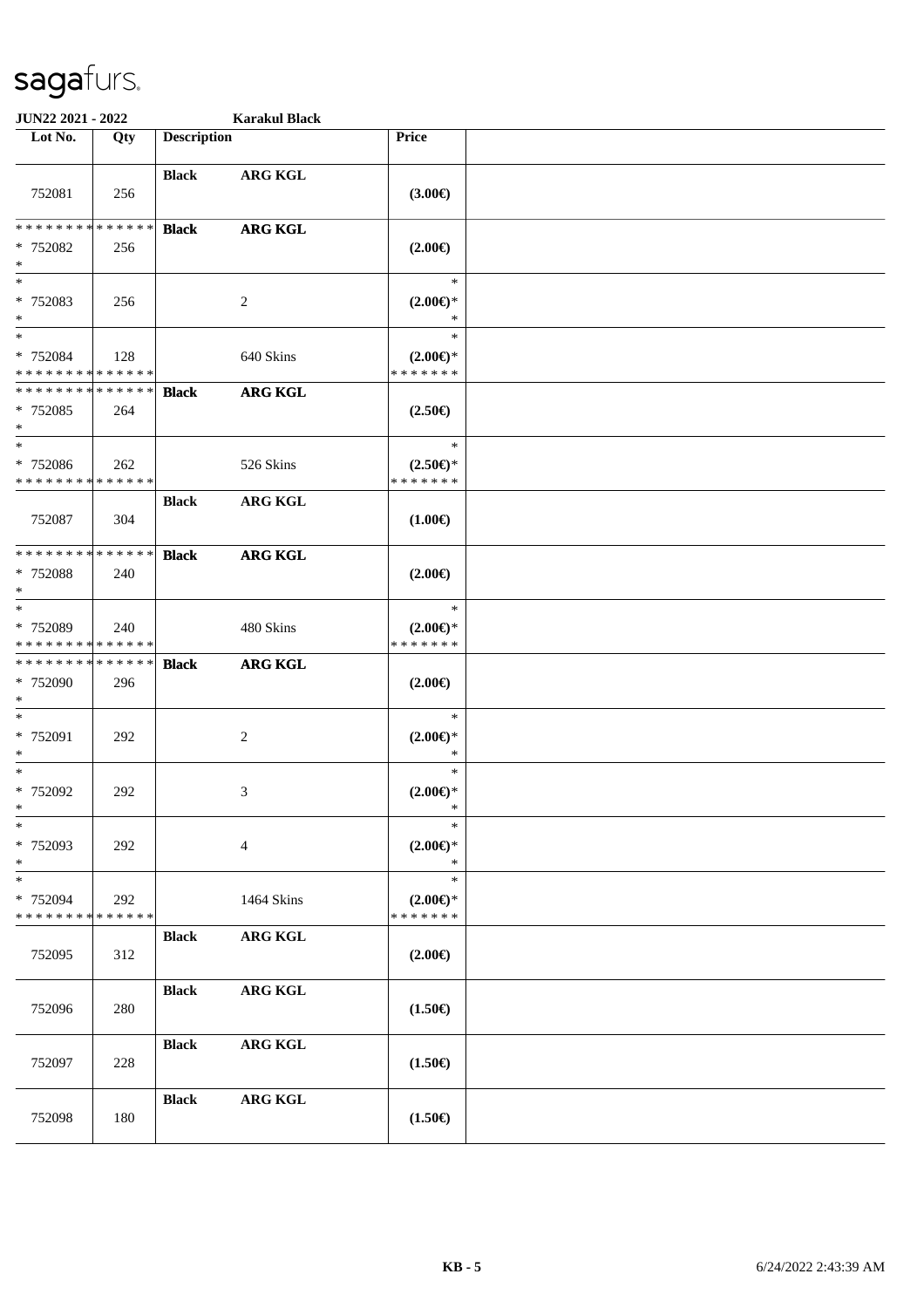| JUN22 2021 - 2022 |        |                             | <b>Karakul Black</b> |                  |  |
|-------------------|--------|-----------------------------|----------------------|------------------|--|
| Lot No.           | Qty    | <b>Description</b>          |                      | Price            |  |
| 752101            | 198    | <b>Black</b>                | <b>DUCHPNI</b>       | $(1.50\epsilon)$ |  |
| 752102            | 198    | <b>Black</b>                | <b>DUCHPNI</b>       | $(1.00\epsilon)$ |  |
| 752103            | 68     | <b>Black</b>                | <b>DUCHPNI</b>       | $(1.50\epsilon)$ |  |
| 752104            | 76     | <b>Black</b>                | <b>FLORA</b>         | $(1.00\epsilon)$ |  |
| 752105            | 198    | <b>Black</b>                | <b>FLORA</b>         | $(1.00\epsilon)$ |  |
| 752106            | 132    | <b>Black</b>                | <b>FIGURNI</b>       | $(1.00\epsilon)$ |  |
| 752107            | 112    | <b>Black</b>                | <b>FIGURNI</b>       | $(1.00\epsilon)$ |  |
| 752108            | 340    | <b>Black</b>                | <b>FIGURNI</b>       | $(1.00\epsilon)$ |  |
| 752109            | 76     | <b>Black</b>                | <b>FIGURNI</b>       | $(1.00\epsilon)$ |  |
| 752110            | $88\,$ | <b>Black</b>                | <b>FIGURNI</b>       | $(1.00\epsilon)$ |  |
| 752111            | 320    | <b>Black</b>                | <b>JAKETNI</b>       | $(1.50\epsilon)$ |  |
| 752112            | 50     | <b>Black</b>                | <b>JAKETNI</b>       | $(1.50\epsilon)$ |  |
| 752113            | 252    | <b>Black</b>                | <b>JAKETNI</b>       | $(1.00\epsilon)$ |  |
| 752114            | 350    | <b>Black</b>                | <b>JAKETNI</b>       | $(1.50\epsilon)$ |  |
| 752115            | 104    | <b>Black</b>                | <b>JAKETNI</b>       | $(1.00\epsilon)$ |  |
| 752116            | 54     | <b>Black</b><br>$\mathbf C$ |                      | $(1.00\epsilon)$ |  |
| 752117            | 96     | <b>Black</b><br>$\mathbf C$ |                      | $(1.00\epsilon)$ |  |
| 752118            | 70     | <b>Black</b><br>$\mathbf C$ |                      | $(1.00\epsilon)$ |  |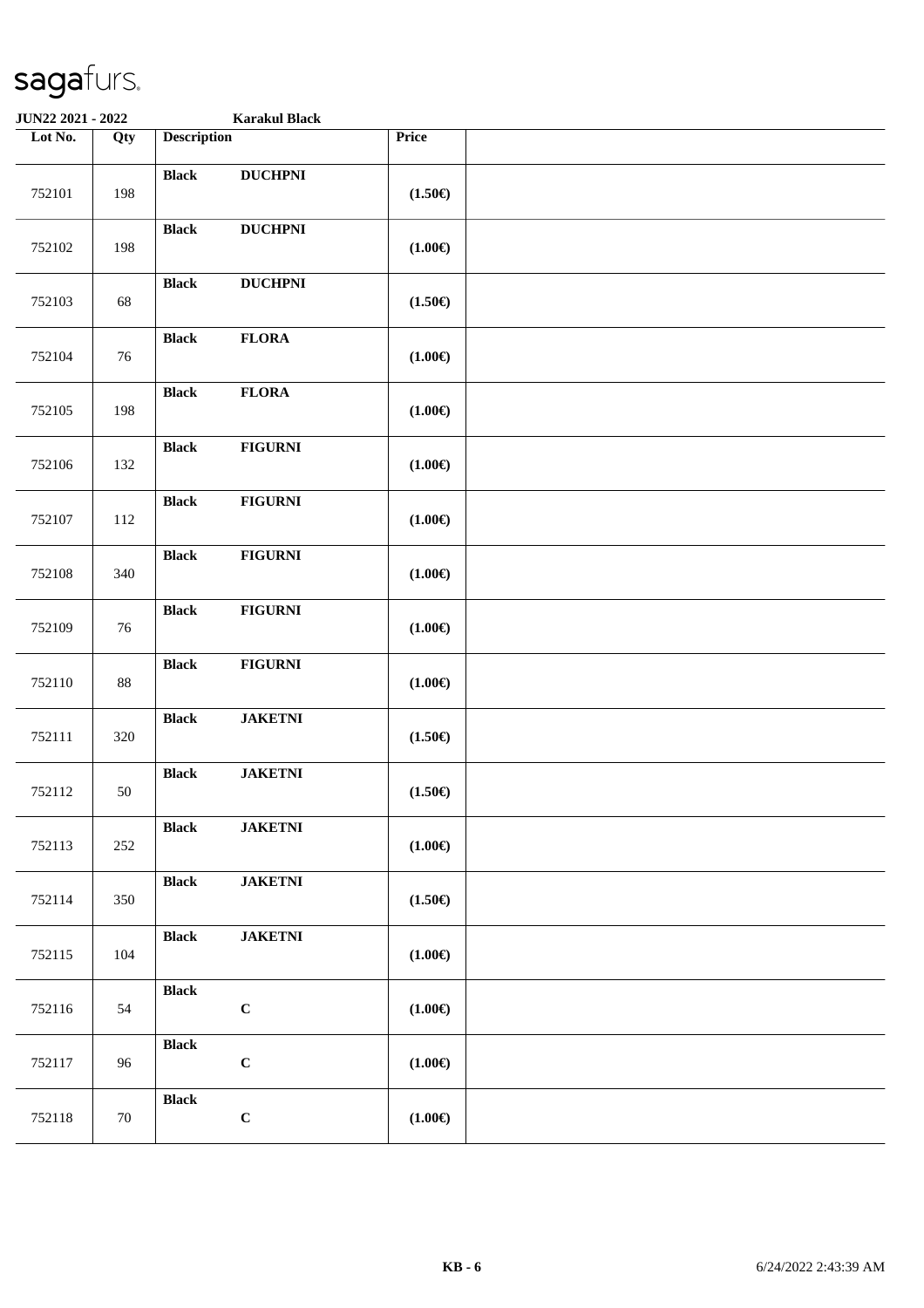| JUN22 2021 - 2022                              |        |                    | <b>Karakul Black</b> |                                               |  |
|------------------------------------------------|--------|--------------------|----------------------|-----------------------------------------------|--|
| Lot No.                                        | Qty    | <b>Description</b> |                      | Price                                         |  |
| 752121                                         | 204    | <b>QAMAR</b>       | <b>CHAQMQI</b>       | $(4.00\epsilon)$                              |  |
| 752122                                         | 144    | <b>QAMAR</b>       | <b>CHAQMQI</b>       | $(2.00\epsilon)$                              |  |
| 752123                                         | 54     | <b>QAMAR</b>       | <b>CHAQMQI</b>       | $(2.00\epsilon)$                              |  |
| 752124                                         | 104    | <b>QAMAR</b>       | <b>CH KGUL</b>       | $(2.00\epsilon)$                              |  |
| 752125                                         | 144    | <b>QAMAR</b>       | ARG KGL              | $(1.50\epsilon)$                              |  |
| 752126                                         | 120    | <b>QAMAR</b>       | <b>ARG KGL</b>       | $(1.50\epsilon)$                              |  |
| 752127                                         | 164    | <b>QAMAR</b>       |                      | $(1.50\epsilon)$                              |  |
| 752128                                         | $80\,$ | <b>QAMAR</b>       |                      | $(1.00\epsilon)$                              |  |
| 752129                                         | 252    | <b>QAMAR</b>       |                      | $(1.50\epsilon)$                              |  |
| 752130                                         | 66     | <b>QAMAR</b>       |                      | $(1.00\epsilon)$                              |  |
| 752131                                         | 270    | <b>Black</b>       | KKULCHA CHAQM        | $(1.00\epsilon)$                              |  |
| 752132                                         | 352    | <b>Black</b>       | <b>KKULCHA</b>       | $(1.00\epsilon)$                              |  |
| 752133                                         | 110    | <b>Black</b>       | <b>KKULCHA</b>       | $(1.00\epsilon)$                              |  |
| * * * * * * * * * * * * * *<br>* 752134<br>$*$ | 294    | <b>Black</b>       | <b>KKULCHA</b>       | $(1.00\epsilon)$                              |  |
| $*$<br>* 752135<br>* * * * * * * * * * * * * * | 294    |                    | 588 Skins            | $\ast$<br>$(1.00\epsilon)$ *<br>* * * * * * * |  |
| 752136                                         | 318    | <b>Black</b>       | <b>KKULCHA</b>       | $(1.00\epsilon)$                              |  |
| 752137                                         | 222    | <b>Black</b>       | <b>KKULCHA</b>       | $(1.00\epsilon)$                              |  |
| 752138                                         | 98     | <b>Black</b>       | <b>KKULCHA</b>       | $(1.00\epsilon)$                              |  |